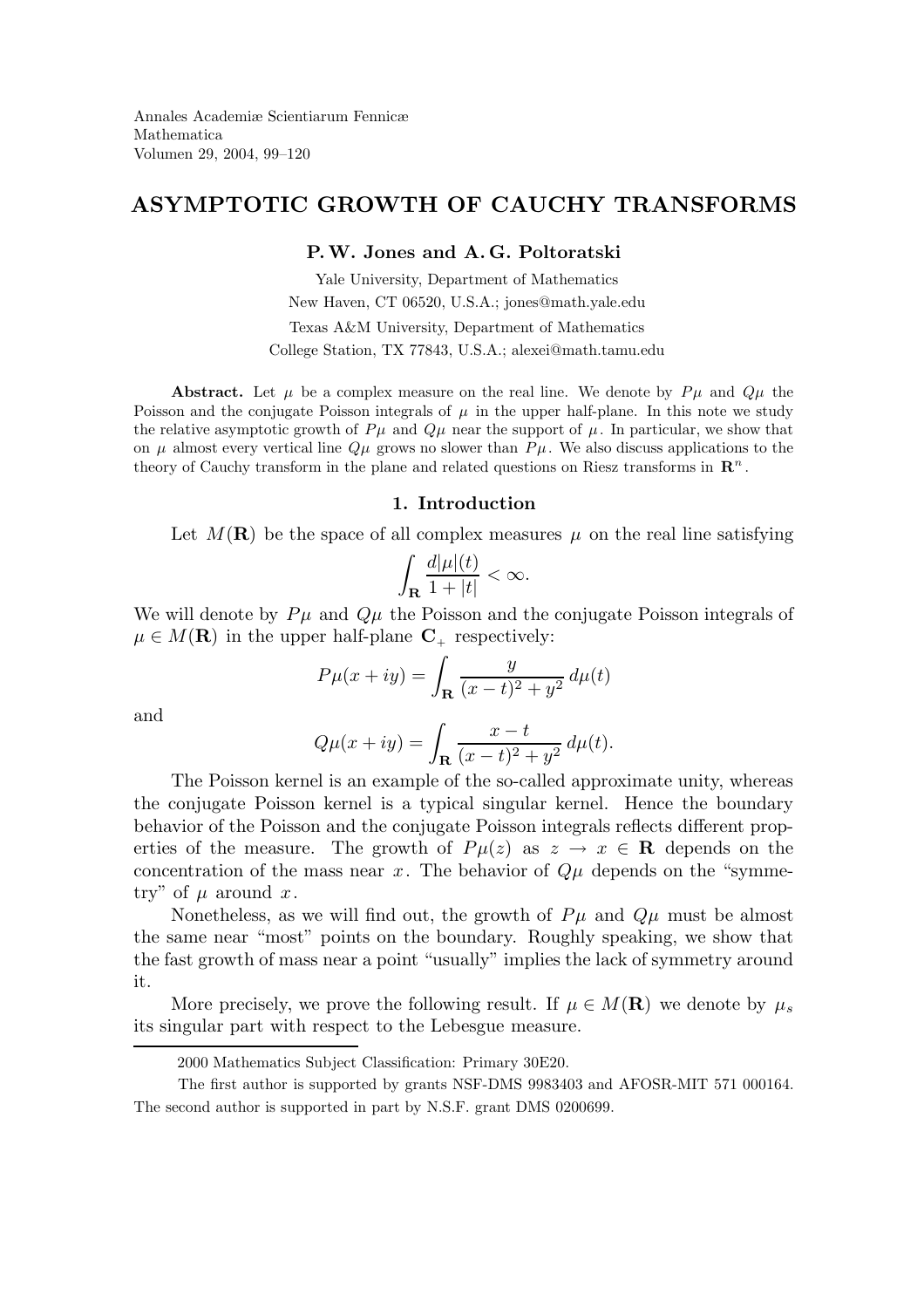**Theorem 1.1.** Let  $\mu \in M(\mathbf{R})$  and let  $\Sigma$  be a Borel subset of **R**. Then the following conditions are equivalent:

- (1)  $Q\mu(x+iy) = o(P\mu(x+iy))$  as  $y \to 0+$  for  $\mu_s$ -a.e.  $x \in \Sigma$ ;
- (2) the restriction of  $\mu_s$  on  $\Sigma$  is discrete.

Note that if a singular measure  $\mu$  is such that

$$
P\mu(x+iy) = o(Q\mu(x+iy))
$$

as  $y \to 0^+$  for  $\mu$ -almost all  $x \in E$  then  $\mu(E) = 0$ , see [7]. Hence, if  $\mu$  is singular continuous, neither  $P\mu$  nor  $Q\mu$  can dominate its counterpart except near a zero set of points.

In Section 3 we consider the Riesz transform in  $\mathbb{R}^n$ . Let  $M(\mathbb{R}^{n-1})$  be the space of all measures in the hyperplane  $\mathbb{R}^{n-1}$  satisfying

$$
\int_{{\bf R}^{n-1}} \frac{1}{1+|x|^{n-1}}\, d\mu(x) <\infty.
$$

For each  $\mu \in M(\mathbf{R}^{n-1})$  the Riesz transform  $R\mu(x)$  is defined on the half-space  $\mathbf{R}_{+}^{n} = \{ (x_1, \ldots, x_n) \mid x_n > 0 \}$  as  $R\mu(x) = \langle R_1\mu(x), \ldots, R_n\mu(x) \rangle$ ,

$$
R_i \mu(x) = \int_{\mathbf{R}^{n-1}} \frac{x_i - y_i}{|x - y|^n} d\mu(y), \quad i = 1, 2, \dots, n.
$$

It is well known, that Riesz transforms can be viewed as generalizations of the Poisson integral (the *n*th transform  $R_n$ ) and the conjugate Poisson integral (all other transforms  $R_1, \ldots, R_{n-1}$  to higher dimensions.

The natural question that arises after Theorem 1.1 is whether an analogous statement holds for Riesz transforms in  $\mathbb{R}^n$ . However, if one lets  $\mu$  be the  $(n-2)$ dimensional Lebesgue measure on an  $(n-2)$ -dimensional cube in  $\mathbb{R}^{n-1}$  and considers its Riesz transform in  $\mathbb{R}^n_+$ , one obtains an example of a singular continuous measure satisfying

$$
\big| \langle R_1 \mu((x_1,\ldots,x_n)),\ldots,R_{n-1} \mu((x_1,\ldots,x_n)) \rangle \big| = o(R_n \mu((x_1,\ldots,x_n)))
$$

as  $x_n \to 0^+$  for  $\mu$ -a.e.  $(x_1, \ldots, x_{n-1}, 0) \in \mathbb{R}^{n-1}$ .

Nonetheless an analogue of Theorem 1.1 for Riesz transforms exists. One just has to replace the "radial" convergence with non-tangential. If  $x \in \mathbb{R}^{n-1}$  and  $0 < \phi < \frac{1}{2}$  $\frac{1}{2}\pi$  we denote by  $\Gamma_x^{\phi}$  the truncated cone:

$$
\Gamma_x^{\phi} = \{ y = \langle y_1, \dots, y_n \rangle \in \mathbf{R}_+^n \mid y_n / |y - x| \rangle \sin \phi, \ y_n < 1 \}.
$$

As usual we write  $y \to x$  if  $y \to x$  and there exists  $\phi = \phi(x)$  such that  $y \in \Gamma_x^{\phi}$ .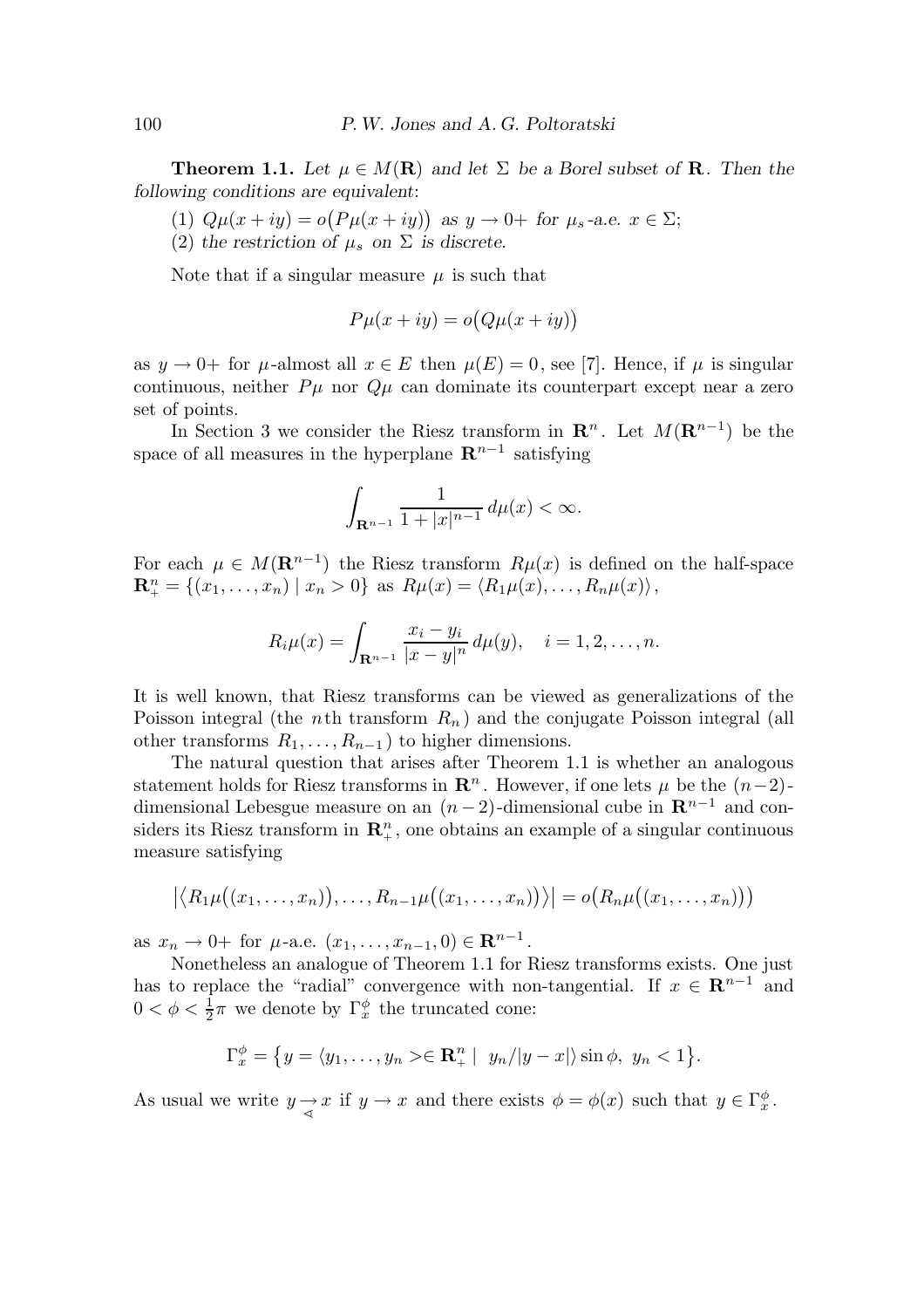**Theorem 1.2.** Let  $\mu \in M(\mathbf{R}^{n-1})$  and let  $\Sigma \subset \mathbf{R}^{n-1}$  be such that

(1) 
$$
|\langle R_1\mu(y),\ldots,R_{n-1}\mu(y)\rangle|=o(R_n\mu(y))
$$

as  $y \rightarrow x$  for  $\mu$ -a.e.  $x \in \Sigma$ . Then the restriction of  $\mu$  on  $\Sigma$  is absolutely continuous with respect to the Lebesgue measure in  $\mathbb{R}^{n-1}$ .

For  $\mu \in M(\mathbf{R})$  we denote by  $H\mu(x,\varepsilon)$  its Hilbert transform: The kernel  $H_{x,\varepsilon}(t)$  is defined as 0 on  $\left(x-\frac{1}{2}\right)$  $\frac{1}{2}\varepsilon$ ,  $x+\frac{1}{2}$  $(\frac{1}{2}\varepsilon)$  and as  $1/(x-t)$  elsewhere and

$$
H\mu(x,\varepsilon) = \int_{\mathbf{R}} H_{x,\varepsilon}(t) dt.
$$

The standard argument shows (see Lemma 2.1) that the relation (1) in Theorem 1.1 is equivalent to

(2) 
$$
H\mu(x,y) = o\big(P\mu(x+iy)\big)
$$

as  $y \rightarrow 0$  for  $\mu$ -a.e. x.

An analog of Theorem 1.1 can be applied in the theory of the Cauchy transform in the plane. If  $\mu \in M(\mathbf{R}^2)$  we denote by  $C\mu$  the convolution of  $\mu$  with  $1/z$ in the sense of principal value: denote

$$
C\mu(z,\varepsilon) = \int_{\{|z-\xi|>\varepsilon\}} \frac{1}{z-\xi} \, d\mu(\xi)
$$

and put

$$
C\mu(z) = \lim_{\varepsilon \to 0} C\mu(z, \varepsilon).
$$

It is a well-known phenomenon that under various conditions on the Cauchy transform a large part of the measure lies on a collection of smooth curves, see for instance [3], [4], [5] or [9]. The Cauchy transform of the restriction of the measure to one of such curves is similar to the Hilbert transform on the line. This may allow one to apply an analog of Theorem 1.1 and conclude that the measure does not have a singular continuous part on any of those curves.

To show an example of such an application, let us consider the following result by P. Mattila. We denote by  $B(a, r)$  the ball of radius r centered at a. We say that  $D\mu(a) > 0$  if

$$
\liminf_{r \to 0+} \frac{\mu(B(a,r))}{r} > 0.
$$

**Theorem 1.3** ([3]). Let  $\mu \in M(\mathbb{C})$  be a non-negative measure. If  $D\mu(z) > 0$ and  $C\mu(z)$  exists for  $\mu$ -a.e.  $z \in \mathbb{C}$  then  $\mu$  is concentrated on a countable set of  $C^1$ -curves, i.e. there exist  $C^1$ -curves  $\gamma_1, \gamma_2, \ldots$  such that

$$
\mu(\mathbf{C}\setminus \cup \gamma_i)=0.
$$

For this particular situation one can prove the following version of Theorem 1.1, see Section 4. We denote by  $H^1$  the one-dimensional Hausdorff measure.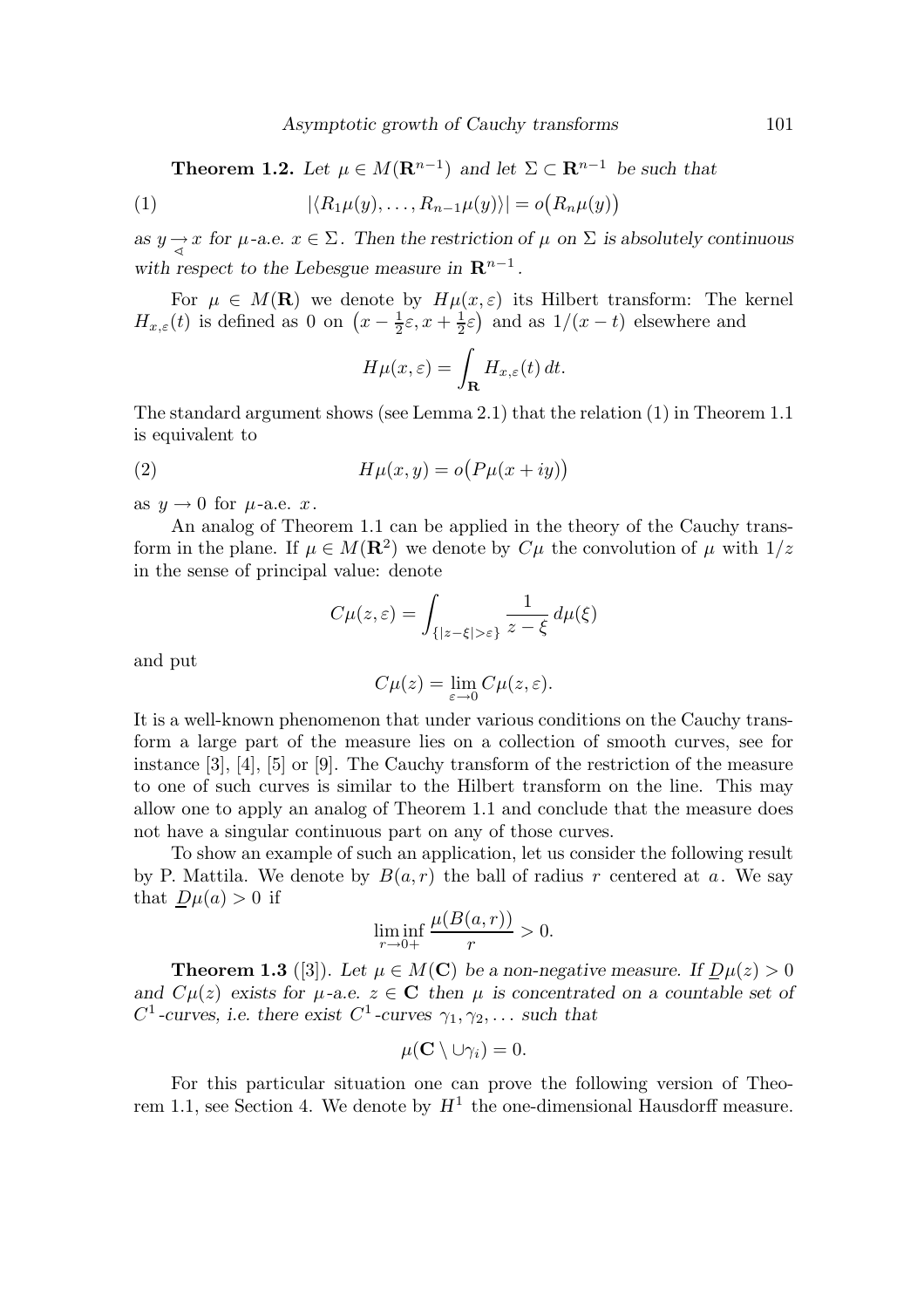**Theorem 1.4.** Let  $\mu \in M(\mathbb{C})$ ,  $\mu \geq 0$  and let  $\gamma$  be a  $C^1$ -curve in  $\mathbb{C}$ . Suppose that  $C\mu$  exists  $\mu$ -a.e. on  $\gamma$ . Then the restriction of  $\mu$  on  $\gamma$  is the sum of a discrete measure and a measure absolutely continuous with respect to  $H<sup>1</sup>$ .

(Instead of the existence of  $C\mu$  on  $\gamma$  one can actually require a slightly weaker condition, like  $C_{\varepsilon} \mu(\xi) = o(\mu(B(\xi, \varepsilon)/\varepsilon))$  as  $\varepsilon \to 0+$  for a.e.  $\xi$  with respect to the singular part of  $\mu$  on  $\gamma$ , see Section 4.)

Together Theorems 1.4 and 1.3 give the following result:

Corollary 1.5. If  $\mu \in M(C)$ ,  $\mu \geq 0$  is such that  $D\mu(z) > 0$  and  $C\mu(z)$ exists for  $\mu$ -a.e. z, then  $\mu$  is the sum of a discrete measure and a measure absolutely continuous with respect to  $H^1$ , concentrated on a countable union of  $C^1$ curves.

In particular, note that the continuous part of  $\mu$  will automatically satisfy the so-called linear growth condition:

$$
\limsup_{\varepsilon \to 0} \frac{\mu_c\big(B(x,\varepsilon)\big)}{\varepsilon} < \infty
$$

for  $\mu_c$ -a.e. x.

Another application of Theorem 1.1 concerns inner functions in the unit disk. It is well known that certain geometric properties of a conformal mapping may imply the existence of its derivative on the boundary of the domain. Our next theorem shows a similar property in a non-conformal situation.

Let  $\Sigma$  be a subset of **T**. We say that an inner function  $\theta$  in the unit disk **D** is radial near  $\Sigma$  if it maps almost every radius that ends at  $\Sigma$  into a curve that is tangent to a radius. More precisely,  $\theta$  is radial near  $\Sigma$  if for a.e.  $\xi \in \Sigma$ 

$$
\operatorname{Im} \theta(r\xi)\overline{\theta}(\xi) = o\big(1 - |\theta(r\xi)|\big)
$$

as  $r \to 1-$ . Here  $\theta(\xi)$  stands for the non-tangential limit of  $\theta$  at  $\xi$ .

**Theorem 1.6.** An inner function in the unit disk is radial near  $\Sigma$  if and only if it has non-tangential (angular) derivatives almost everywhere on  $\Sigma$ .

I.e. an inner function is radial near  $\Sigma$  if and only if its zeros  $a_n$  and the singular measure  $\sigma$  corresponding to its singular factor satisfy

$$
\sum_{n} \frac{1-|a_n|^2}{|a_n-\xi|^2} < \infty \quad \text{and} \quad \int_{\mathbf{T}} \frac{d\sigma(z)}{|z-\xi|^2} < \infty \quad \text{for a.e. } \xi \in \Sigma.
$$

We say that an inner function  $\theta$  has an angular derivative at  $\xi \in \mathbf{T}$  if  $|\theta(\xi)| =$ 1 and there exists a finite limit  $\lim_{z \to z} \frac{\xi(\theta(z) - \theta(\xi))/(z - \xi)}{\xi}$ . (Note that the condition  $|\theta(\xi)| = 1$  is redundant in the situation of Theorem 1.6.) There are several other equivalent definitions of the angular derivative related to each other by the Caratheodory theorem, see [8] for a detailed discussion.

Acknowledgement. The authors are grateful to the administration and staff of Institut Mittag-Leffler for their hospitality.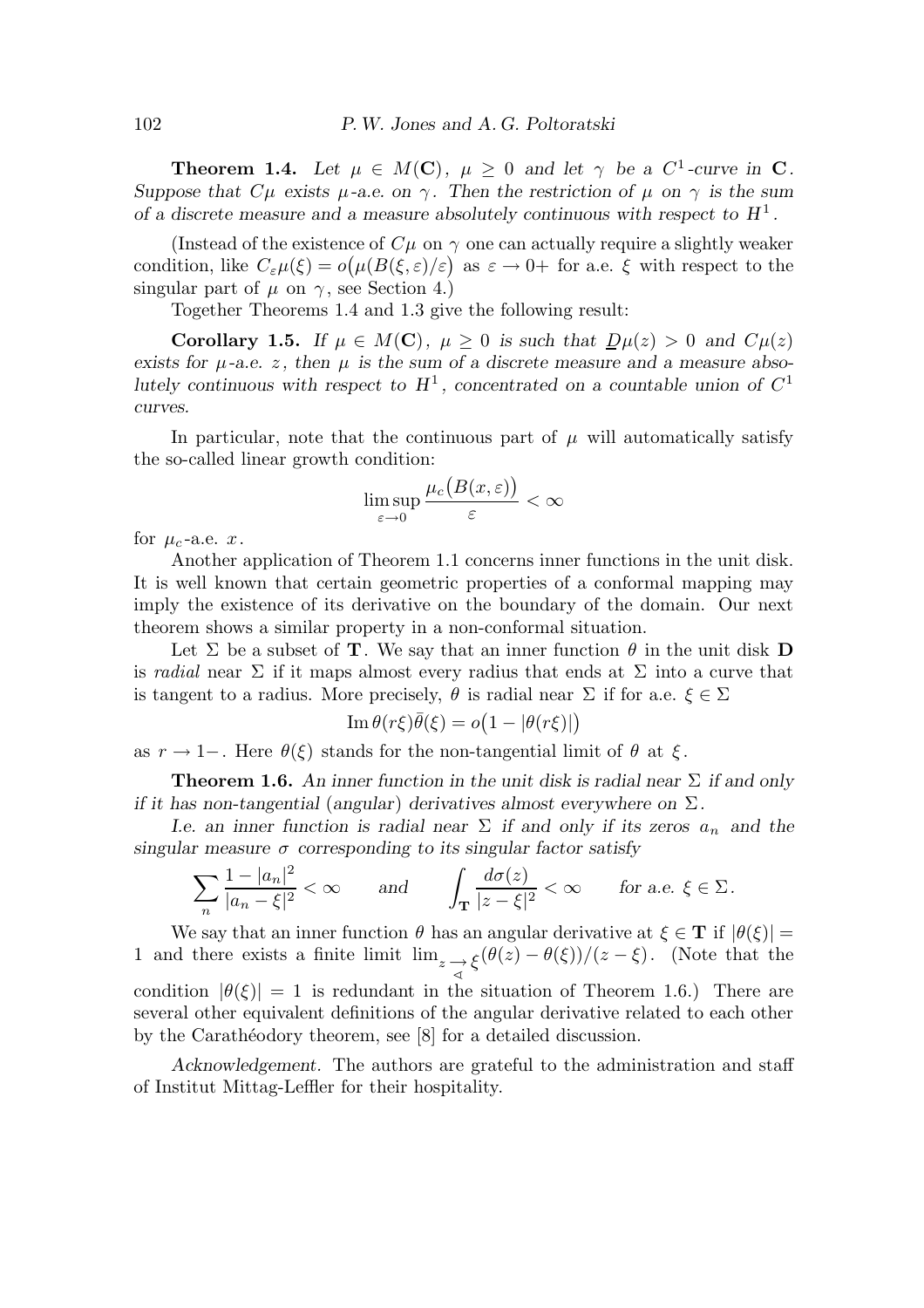#### 2. The growth of Cauchy integrals in the upper half-plane

We begin this section with the lemma, which illustrates the well-known fact that the conjugate Poisson integral is "close" to the Hilbert transform. For convenience we will often write  $H\mu(x+iy)$  instead of  $H\mu(x, y)$  (thus stressing the fact that  $H\mu(x, y)$  is close to  $Q\mu(x + iy)$ . The notation  $H_{x+iy}$  will be used for the corresponding Hilbert kernel  $H_{x,y}$ . We will also use notations  $P_z$  and  $Q_z$  for the Poisson and conjugate Poisson kernels.

**Lemma 2.1.** Let  $\mu \in M(\mathbf{R})$  be a positive measure.

(1) Suppose that  $|Q\mu(iy)| < \alpha(y)P\mu(iy)$  for some positive function  $\alpha: \mathbf{R}_{+} \to$  $\mathbf{R}_{+}$ ,  $\alpha(y) \to 0$  as  $y \to 0$ . Then  $|H\mu(iy)| < \beta(y)P\mu(iy)$  for some positive function  $\beta: \mathbf{R}_{+} \to \mathbf{R}_{+}$ ,  $\beta(y) \to 0$  as  $y \to 0$  depending only on  $\alpha$ ;

(2) Conversely, if  $|H\mu(iy)| < \alpha(y)P\mu(iy)$  for some positive function  $\alpha: \mathbf{R}_{+} \to$  $\mathbf{R}_{+}$ ,  $\alpha(y) \to 0$  as  $y \to 0$  then  $|Q\mu(iy)| < \beta(y)P\mu(iy)$  for some positive function  $\beta: \mathbf{R}_{+} \to \mathbf{R}_{+}, \ \beta(y) \to 0 \ \text{as} \ y \to 0 \ \text{depending only on } \alpha.$ 

Proof. (1) Denote  $H^{\varepsilon}\mu(x+iy) = \int_{(1+\varepsilon)-1y}^{(1+\varepsilon)y} H\mu(x+is) ds$ . Then  $H^{\varepsilon}\mu$  is an integral transform of  $\mu$  with the continuous kernel  $H_{x+iy}^{\varepsilon} = \int_{(1+\varepsilon)^{-1}y}^{(1+\varepsilon)y} H_{x+is} ds$ .

Linear combinations of functions

$$
\frac{Q_{iy} - Q_i}{P_i}(t) = (y^2 - 1)Q_{iy}(t)
$$

are dense in the space of odd continuous functions on  $\mathbf R$ . Therefore for any  $\varepsilon > 0$ one can choose constants  $c_k$  and points  $iy_k$  so that

$$
\left| \frac{H_i^{\varepsilon} - Q_i}{P_i} - \sum_1^n c_k \frac{Q_{iy} - Q_i}{P_i} \right| < \varepsilon
$$

on R. Then

$$
\left| H_i^{\varepsilon} - \sum_1^{n+1} c_k Q_{iy_k} \right| < \varepsilon P_i
$$

on **R** where  $c_{n+1} = 1 - \sum_{k=1}^{n} c_k$ ,  $y_{n+1} = 1$ . From the properties of Poisson, conjugate Poisson and Hilbert kernels this implies that for any  $0 < s < 1$ 

$$
\left| H_{is}^{\varepsilon} - \sum_{1}^{n} c_k Q_{isy_k} \right| < \varepsilon P_{is} \qquad \text{on } \mathbf{R}.
$$

Therefore,  $|H^{\varepsilon}\mu(iy)| < \beta^{\varepsilon}(y)P\mu(iy)$  for some positive function  $\beta^{\varepsilon} \colon \mathbf{R}_{+} \to$  $\mathbf{R}_{+}$ ,  $\beta^{\varepsilon}(y) \to 0$  as  $y \to 0$ , depending only on  $\alpha$ .

To pass from  $H^{\varepsilon}$  to H notice that

$$
\left|\frac{\partial H\mu(iy)}{\partial y}\right| < C_1 \frac{P\mu(iy)}{y}.
$$

Hence,  $|H\mu(iy)| \leq C_2 \big( H^{\varepsilon} \mu(iy) + \varepsilon P \mu(iy) \big)$ .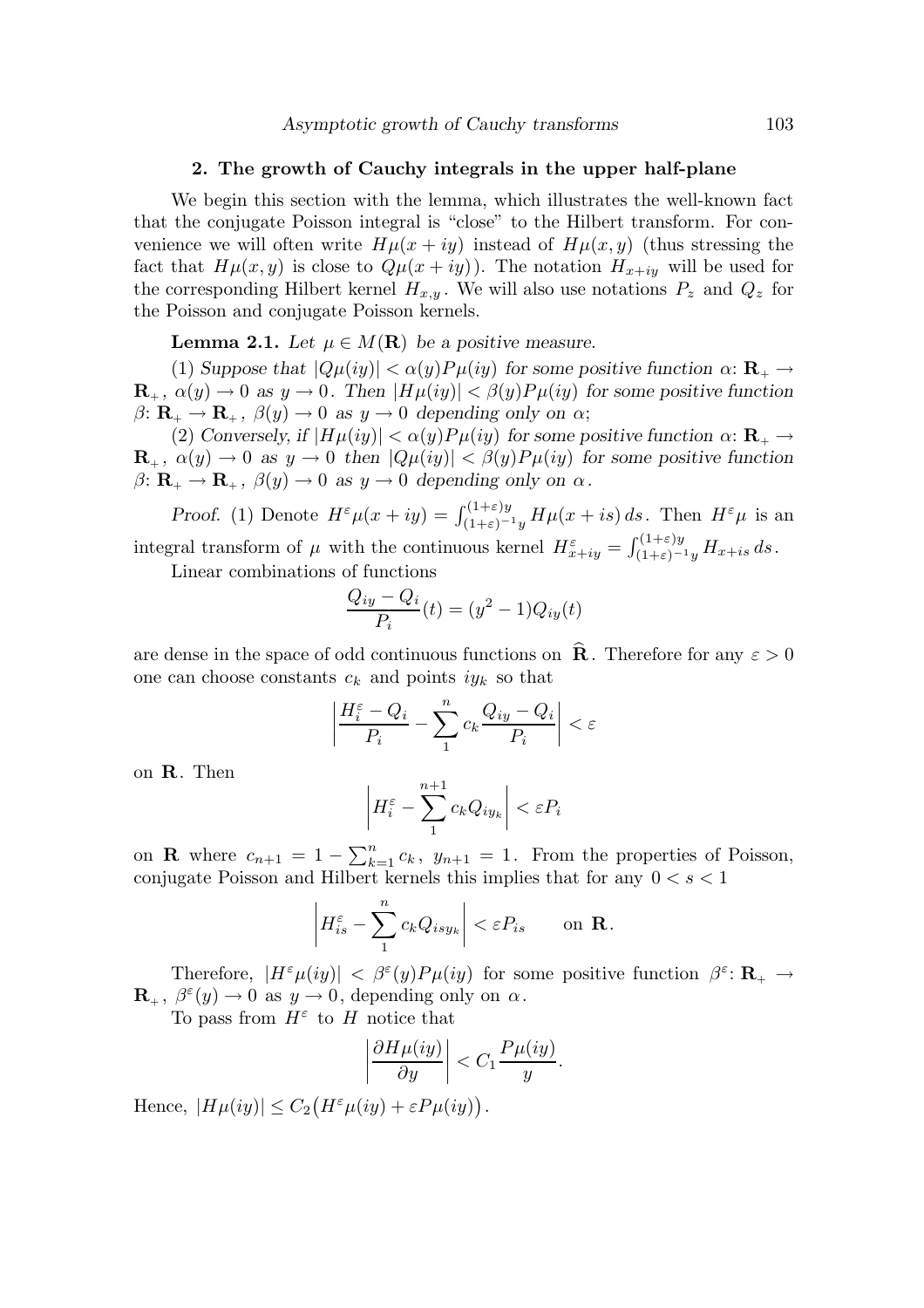(2) In a similar way, one can notice that  $Q_i$  can be approximated by linear combinations of  $H_{iy}$  (such an approximation can actually be constructed much easier than in part  $(1)$ ).  $\Box$ 

Note: the lemma shows that the conjugate Poisson transform can be replaced with the Hilbert transform in the statement of Theorem 1.1 in the case when the measure is positive. To pass to the general case one can represent the measure as a linear combination of mutually singular positive measures and use Theorem 2.4 below.

Now we can proceed with the proof of Theorem 1.1. We start with the definition of a porous set. After that we prove a lemma, showing that any set  $E$ , such that the condition  $|H\mu(x,y)| = o(P\mu(x+iy))$  as  $y \to 0^+$  is satisfied uniformly for  $x \in E$ , has to be porous. The proof of Theorem 1.1 will then be completed by showing that a singular continuous measure  $\mu$ , satisfying  $Q\mu = o(P\mu)$  on  $\mu$ -a.e. vertical line, cannot see a porous set, thus obtaining a contradiction.

**Definition 2.2.** We say that a set  $K \subset \mathbb{R}$  is porous if for any  $x \in K$  and any  $\varepsilon > 0$  there exists  $0 < \delta < \varepsilon$  such that  $(x - \delta, x - \delta/100) \cup (x + \delta/100, x + \delta)$ does not intersect  $K$ .

Note that by the density theorem a porous set has to have zero Lebesgue measure.

**Lemma 2.3.** Let  $\mu \in M(\mathbf{R})$  be a positive measure and let E be a closed set such that

(1)  $\mu(E) > 0$ ,

(2)  $d\mu/dm(x) = \infty$  for any  $x \in E$  and

(3)  $|H\mu(x+iy)| < \alpha(y)P\mu(x+iy)$  for some positive function  $\alpha: \mathbf{R}_{+} \to \mathbf{R}_{+}$ ,  $\alpha(y) \to 0$  as  $y \to 0$ , at any  $x \in E$ .

Then E is porous.

Here  $d\mu/dm$  denotes the Radon derivative of  $\mu$  with respect to the Lebesgue measure m.

Proof. By the last lemma, we can assume that  $Q\mu$  grows uniformly slower than  $P\mu$  with some function  $\beta$  replacing  $\alpha$  in the corresponding estimate. By Theorem 1.2 (see next section for the proof), for  $\mu$ -a.e.  $x \in E$  for any sector  $\Gamma_x^{\phi}$ ,  $\phi > 0,$ 

$$
\limsup_{z \to x, z \in \Gamma_x^{\phi}} \frac{|Q\mu(z)|}{P\mu(z)} > 0.
$$

Hence, for  $\mu$ -a.e.  $x \in E$  one can consider the balls  $B_n = B(x + i\varepsilon_n, \frac{1}{2})$  $\frac{1}{2}\varepsilon_n$ ) such that

(3) 
$$
\liminf_{n \to \infty} \frac{\max_{B_n} |Q\mu|}{\max_{B_n} P\mu} > 0 \quad \text{where } \varepsilon_n \to 0+.
$$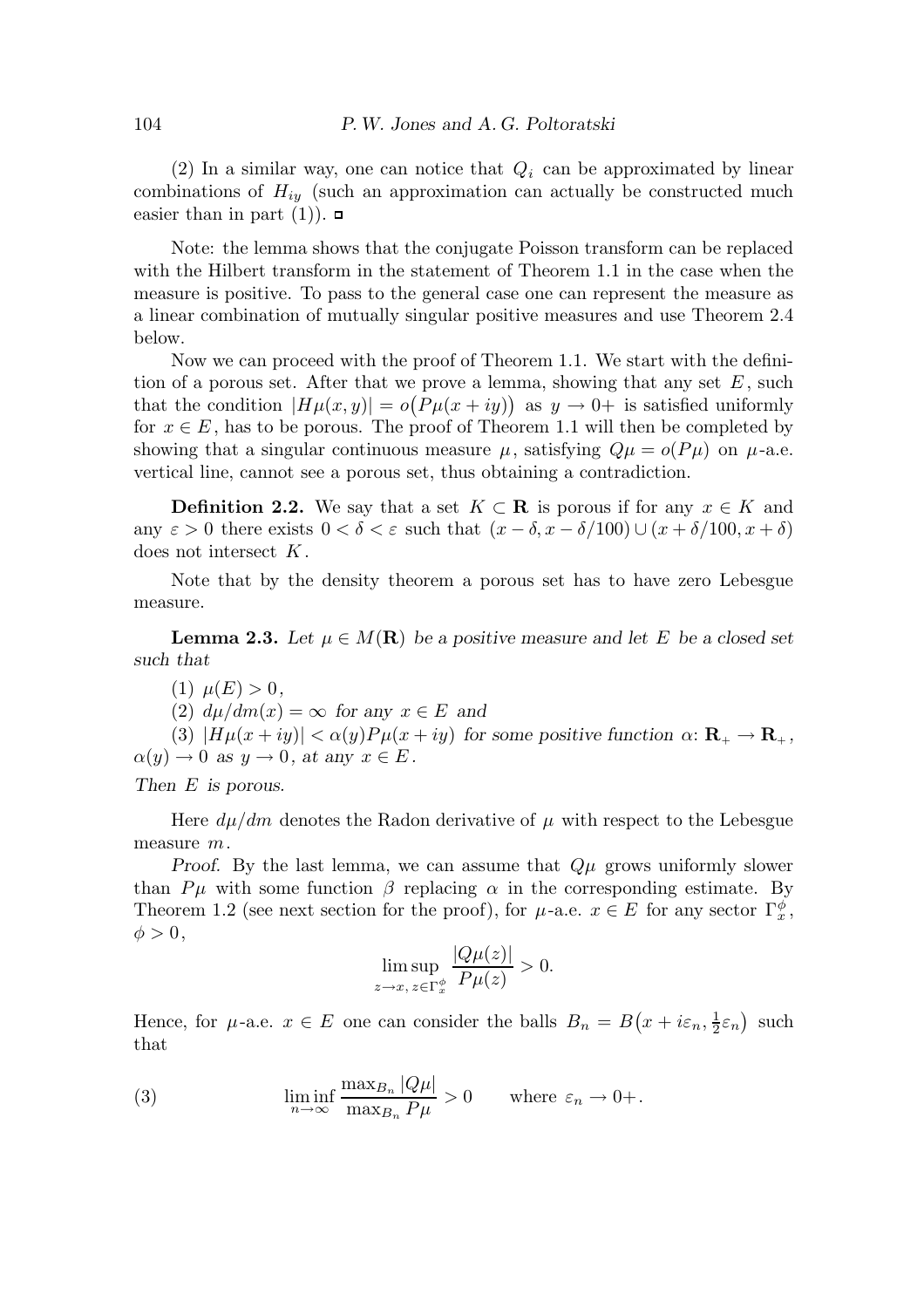Let  $\zeta_n$  be the "rescaling" maps:  $\zeta_n(z) = (x + \varepsilon_n i) + \frac{1}{2}$  $rac{1}{2}\varepsilon_n z$ . Then

$$
u_n = \frac{1}{\max_{B_n} P\mu} K\mu \circ \zeta_n
$$

is a sequence of functions in the unit disk whose real part is bounded by 1. The derivative of  $Q\mu$  in  $B_n$  is bounded by  $C\varepsilon_n^{-1}P\mu$ . Thus the derivatives of the imaginary parts of  $u_n$  are uniformly bounded in the unit disc. Also, by the definition of the set  $E$ 

Im 
$$
u_n(0) \leq C \frac{Q\mu(x + i\varepsilon_n)}{P\mu(x + i\varepsilon_n)} \to 0.
$$

Thus the imaginary parts of  $u_n$  are also uniformly bounded. By the normal families argument, one can choose a subsequence  $u_{n_k}$  converging to an analytic function u pointvise in the disk. Let  $u = p + iq$ . By Harnak's lemma, the real parts of  $u_n$  are bounded away from zero, and so p is non-zero. By (3)  $|\text{Im }u_n| > c > 0$  on a subdisk of a fixed hyperbolic radius and hence q is non zero. By the definition of the set E,  $q = 0$  on the vertical diameter  $d = (-i, i)$ . Hence the partial derivative  $q_y$  is 0 on d. If  $q_x = 0$  on d then by the Cauchy– Riemann equations  $q \equiv 0$  and we have a contradiction. Therefore, for k large enough in each ball  $B_{n_k}$  there is at least one point  $z_k = x + iy_k$  on the vertical diameter where  $y_k|(Q\mu)_x| > c \max_{B_{n_k}} P\mu$  for some positive c. Then the inequality  $y_k|(Q\mu)_x|>\frac{1}{2}$  $\frac{1}{2}c \max_{B_{n_k}} P\mu$  must hold in the ball  $D_k = B(z_k, \varepsilon y_k)$  for some  $\varepsilon > 0$ and for  $k = 1, 2, \ldots$ . Since  $Q\mu$  is continuous, WLOG we can assume that

(4) 
$$
y_k(Q\mu)_x > \frac{1}{2}cP\mu \text{ in } D_k.
$$

Now if we choose  $n$  large, so that

(5)  $\beta(y_n) \ll \varepsilon$ 

then (4) implies that for any

$$
x_1 \in (x - \varepsilon y_n, x - \varepsilon y_n/100) \cup (x + \varepsilon y_n/100, x + \varepsilon y_n)
$$

we have

$$
|Q\mu(x_1+iy_n)| > \frac{\varepsilon c}{100}P\mu(x_1+iy_n).
$$

Together with (5) the last inequality implies that  $x_1 \notin E$ . □

We will also need the following

**Theorem 2.4** ([6]). Let  $\mu, \nu \in M(\mathbf{R})$ ,  $\mu = f\nu + \eta$  where  $f \in L^1(|\nu|)$  and  $\eta \perp \nu$ . Then the limit

$$
\lim_{z \to x} \frac{K\mu(x)}{K\nu(x)}
$$

exists  $\nu$ -a.e. It is equal to  $f(x)$   $\nu_s$ -a.e.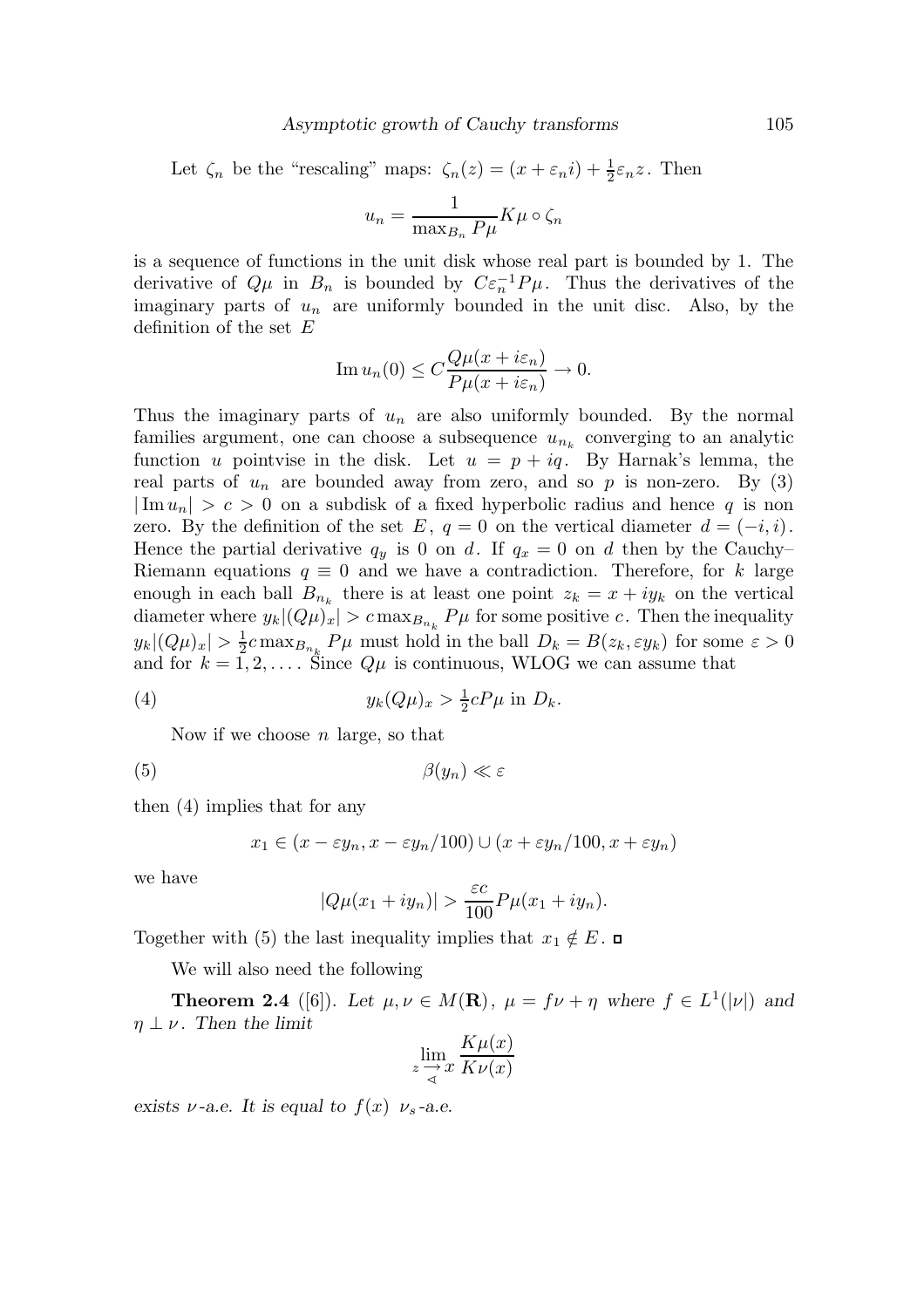**Lemma 2.5.** Let u and E be the same as in Lemma 2.3. Denote by  $\nu$  the restriction of  $\mu$  on E. For  $\nu$ -a.e. x and any  $\varepsilon > 0$  there exists  $\delta$ ,  $0 < \delta < \varepsilon$  such that

(1)  $(x - \delta, x - \delta/100) \cup (x + \delta/100, x + \delta)$  does not intersect E;

(2) for any  $x_0 + iy_0$  such that  $x_0 \in (x - \delta/100, x + \delta/100) \cap E$ ,  $|x - x_0|$  $y_0 < 2|x - x_0|$ ,

$$
|H\mu(x_0+iy_0)|+|H\nu(x_0+iy_0)|<\frac{1}{1000}P\mu(x_0+iy_0).
$$

(Note: the condition  $|x - x_0| < y_0 < 2|x - x_0|$  means that  $x_0 + iy_0 \in$  $\Gamma_x^{\pi/4} \setminus \Gamma_x^{\pi/6}$  .)

Proof. The constant  $\delta$  satisfying (1) exists by the last lemma.

Since  $x_0 + iy_0 \in \Gamma_x^{\pi/4}$ , by Theorem 2.4 (note that  $\nu$  is a singular measure)

$$
\lim_{\delta \to 0} \frac{K\mu(x_0 + iy_0)}{K\nu(x_0 + iy_0)} = \lim_{\delta \to 0} \frac{P\mu(x_0 + iy_0) + iQ\mu(x_0 + iy_0)}{P\nu(x_0 + iy_0) + iQ\nu(x_0 + iy_0)} = 1
$$

for  $\nu$ -a.e. x. Since  $x_0 \in E$ , for small enough  $\delta$ ,

$$
|Q\mu(x_0+iy_0)| < \frac{1}{1000}P\mu(x_0+iy_0),
$$

and therefore

$$
|Q\nu(x_0+iy_0)| < \frac{1}{1000}P\nu(x_0+iy_0) \le \frac{1}{1000}P\mu(x_0+iy_0).
$$

Now one can use Lemma 2.1.  $\Box$ 

Proof of Theorem 1.1. (2)  $\Rightarrow$  (1). The implication is easy to verify if  $\mu_s$  has just one point mass. If  $\mu_s$  has more than one point mass, Theorem 2.4 implies that near each of those point masses the contribution of other point masses is negligeably small.

 $(1) \Rightarrow (2)$ . By Theorem 2.4, one can reduce the statement to the case when  $\mu$  is positive.

Let us denote by  $\mu_{sc}$  the singular continuous part of  $\mu$ . We need to show that  $\mu_{sc}(\Sigma) = 0$ . Suppose it is not so. Then one can choose a subset  $E \subset \Sigma$ ,  $\mu_{sc}(E) > 0$  such that

$$
|H\mu(x,y)| < \alpha(y)P\mu(x+iy)
$$

for some positive function  $\alpha: \mathbf{R}_{+} \to \mathbf{R}_{+}$ ,  $\alpha(y) \to 0$  as  $y \to 0$ , at any  $x \in E$ . Let  $\varepsilon$  be such that  $\alpha(\varepsilon) < 1/1000$ . By Lemma 2.5 for any  $x \in E$  there exists  $\delta < \varepsilon$  satisfying conditions (1) and (2) from the statement of the lemma. Let us cover E with such  $\delta$ -neighborhoods. Let I be one of the intervals of this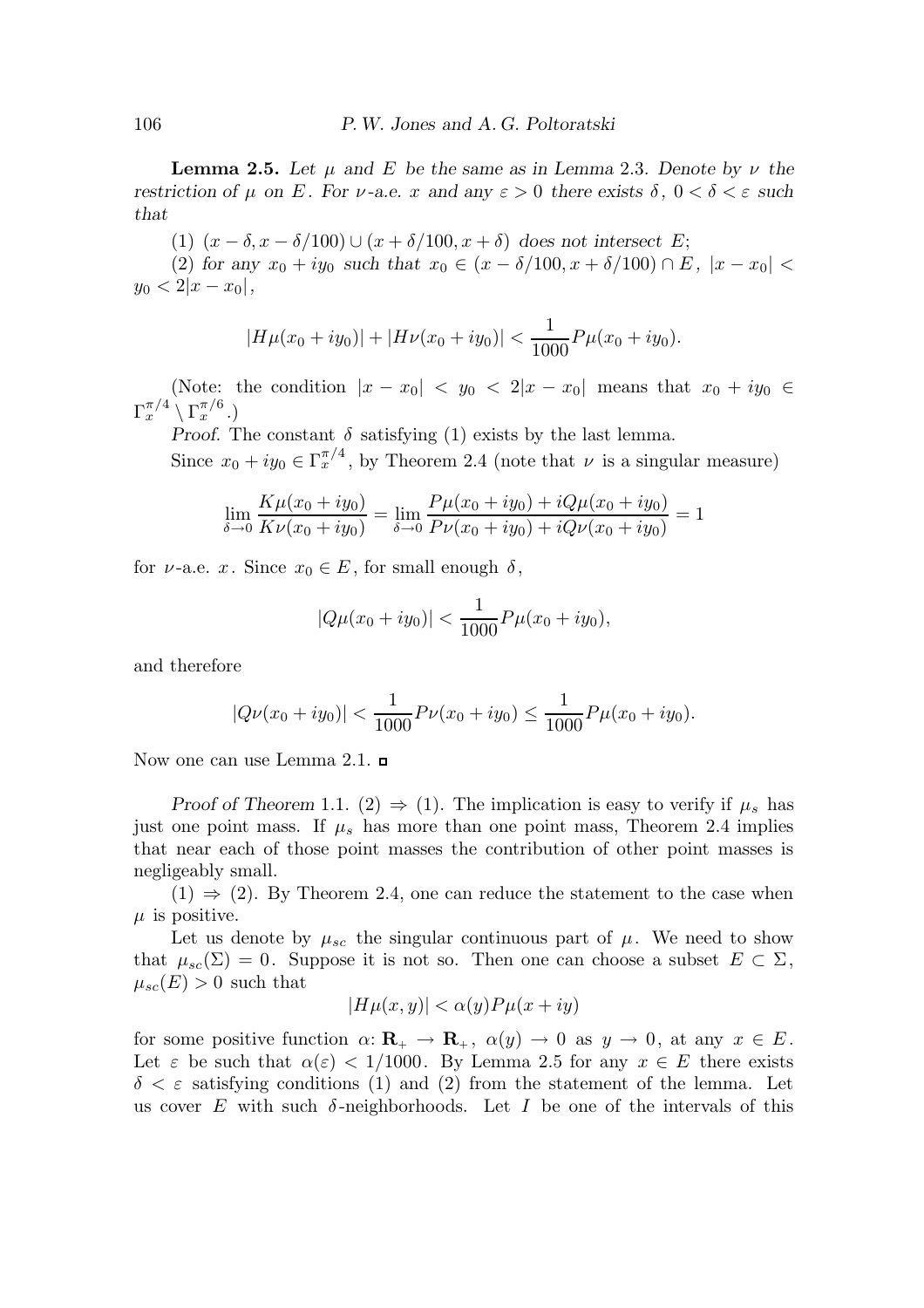covering:  $I = (x - \delta, x + \delta)$  for some  $x \in E$ ,  $\delta = \delta(x) < \varepsilon$ . Denote  $a = \min E \cap I$ ,  $b = \max E \cap I$  (note:  $a, b \in (x - \delta/100, x + \delta/100)$ ). Let  $\Delta = b - a, z_1 = a + 2\Delta i$ ,  $z_2 = b + 2\Delta i$ . Then

$$
|H\nu(z_1)-H\nu(z_2)|\leq |H\mu(z_1)-H\mu(z_2)|+|H\nu(z_1)-H\mu(z_1)|+|H\nu(z_2)-H\mu(z_2)|.
$$

The first summand is small relative to  $P\mu$  because  $a, b \in E$  and the other two are small because of part (2) of the last lemma. Altogether we get

$$
|H\nu(z_1) - H\nu(z_2)| \le \frac{5}{1000} P\nu(z_1).
$$

On the other hand, the difference of kernels  $H_{z_1} - H_{z_2}$  is 0 on  $(a, b)$  (both kernels are 0 there) and satisfies  $H_{z_1} - H_{z_2} < -1/2P_{z_1}$  outside of  $(x - 100\delta, x + 100\delta)$ . Since  $\nu$  is absent on  $(x - 100\delta, x + 100\delta) \setminus (x - \delta, x + \delta),$ 

$$
|H\nu(z_1)-H\nu(z_2)|\geq \frac{1}{2}\int_{\mathbf{R}\setminus I}P_{z_1}\,d\nu.
$$

Therefore

$$
\frac{5}{1000}P\nu(z_1) \ge \frac{1}{2}\int_{\mathbf{R}\backslash I} P_{z_1} d\nu
$$

and

(6) 
$$
\frac{\nu((a,b))}{b-a} \ge P\nu(z_1) - \int_{\mathbf{R}\setminus I} P_{z_1} d\nu > \frac{1}{2} P\nu(z_1).
$$

To obtain the final contradiction consider points  $w_1 = a + \Delta i$ ,  $w_2 = b + \Delta i$ . Note that, in the same way as before, the choice of  $I$  (part  $(2)$  of Lemma 2.5) and the fact that  $a, b \in E$  imply

$$
|H\nu(w_1) - H\nu(w_2)| \le \frac{5}{1000} P\nu(w_1).
$$

On the other hand,  $(H_{w_1} - H_{w_2}) > 1/2(b - a)$  on  $(a, b)$  and  $|H_{w_1} - H_{w_2}| < 2P_{z_1}$ on  $\mathbf{R} \setminus I$ . Hence by (6),

$$
|H\nu(w_1) - H\nu(w_2)| \ge \left| \int_{(a,b)} (H_{w_1} - H_{w_2}) \, d\nu \right| - \left| \int_{\mathbf{R}\setminus I} (H_{w_1} - H_{w_2}) \, d\nu \right|
$$
  

$$
\ge \frac{1}{2} \frac{\nu((a,b))}{b-a} - \frac{10}{1000} P\nu(z_1) \ge \frac{1}{10} P\nu(z_1) \ge \frac{1}{100} P\nu(w_1).
$$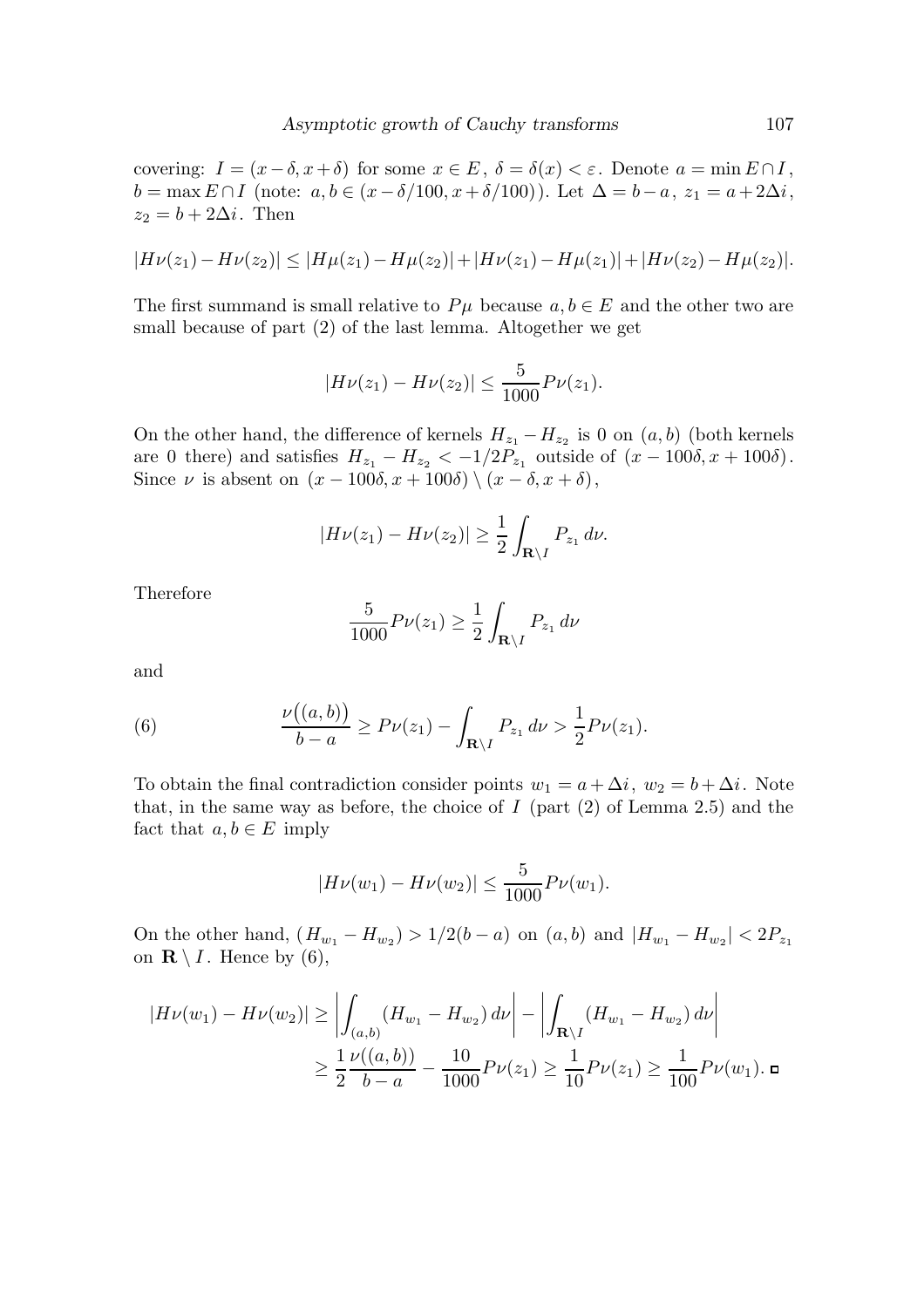### 3. Non-tangential growth of Riesz transforms in the half-space

In this section we prove Teorem 1.2. We start with the following lemmas.

For  $\mu \in M(\mathbf{R}^{n-1})$  we denote by  $\mu_s$  the part of  $\mu$  that is singular with respect to the  $(n-1)$ -dimensional Lebesgue measure on  $\mathbb{R}^{n-1}$ .

**Lemma 3.1.** Let  $\mu \in M(\mathbf{R}^{n-1}), 0 < \phi < \frac{1}{2}$  $\frac{1}{2}\pi$  and let  $E \subset \mathbf{R}^{n-1}$  be a set of zero  $(n-1)$ -dimensional Lebesgue measure satisfying  $|\mu_s|(E) > 0$ . Denote  $\Gamma = \bigcup_{x \in E} \Gamma_x^{\phi}$ . Then

(7) 
$$
\int_{\partial \Gamma} |R\mu| ds = \infty.
$$

(In the last integral and throughout this section  $ds$  corresponds to the standard integration with respect to the surface area.)

Proof. Here we only give the proof for the case of the upper half-plane  $(n = 2)$ . For this case the proof seems especially natural. The same ideas could be modified to obtain the general proof.

Let  $\mu \in M(\mathbf{R})$  and  $\Gamma = \bigcup_{t \in E} \Gamma_t^{\phi}$  $_t^{\varphi}$ , where  $|E| = 0$ ,  $|\mu_s|(E) > 0$ . Suppose that  $K\mu$  is summable on  $\partial\Gamma$  with respect to the arclength. Define the function f on R in the following way:

$$
f(x) = \begin{cases} |K\mu(x+iy)| & \text{if } x+iy \in \partial \Gamma \text{ for some } 0 < y < 1, \\ 0 & \text{otherwise.} \end{cases}
$$

Then  $f \in L^1(\mathbf{R})$ . Consider the Poisson integral Pf of f in the upper half-plane. One can show that then

$$
(8) \t\t\t |K\mu| < C_1Pf
$$

a.e. on  $\partial \Gamma$  with respect to the arclength. Indeed, let  $x + iy \in \partial \Gamma$  for some  $y < 1$ . Then at least on one half of the interval  $(x-\frac{1}{2})$  $rac{1}{2}y, x+\frac{1}{2}$  $(\frac{1}{2}y)$  we have  $f > C_3|K\mu(x+iy)|$ because of the Lipschitz properties of  $K\mu$  in  $B(x+iy, \frac{1}{2})$  $(\frac{1}{2}y)$ . Since the Poisson kernel  $P_{x+iy}$  is larger than  $C_4$  on  $\left(x-\frac{1}{2}\right)$  $\frac{1}{2}y, x + \frac{1}{2}$  $(\frac{1}{2}y)$ , we get (8) at  $x + iy$ .

Since  $K\mu$  is a function of the Smirnov class in  $\Gamma$  and  $Pf$  is harmonic, (8) holds inside  $\Gamma$  as well. Since  $fdx \perp \mu_s$ , we obtain a contradiction with Lemma 3.2 below (just put  $fdx = \nu$ ).

**Lemma 3.2** ([6]). Let  $\mu, \nu \in M(\mathbf{R})$  and  $\nu \perp \mu_s$ . Then

$$
\lim_{z \to x} \frac{|P\mu|}{|P\nu|} = \infty \quad \text{for } \mu_s \text{-a.e. } x.
$$

Proof. The statement presents a version of the Lebesgue theorem saying that for a summable function almost every point is its Lebesgue point. The classical proof can be easily modified to work in our case.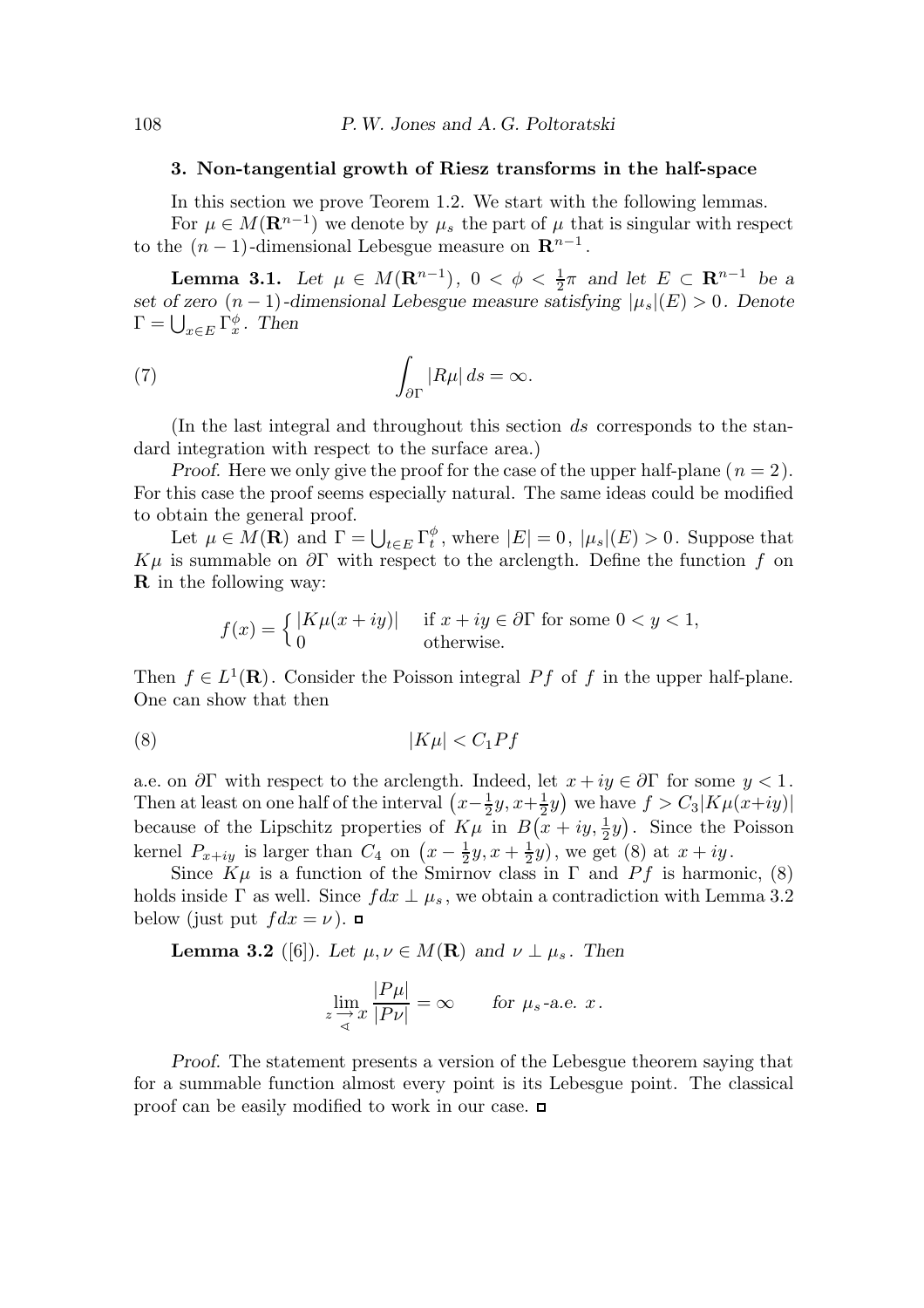**Lemma 3.3.** Let u be a harmonic function in a domain in  $\mathbb{R}^n$ . Denote by  $u_1, \ldots, u_n$  its partial derivatives. Then the function  $u_n^2 - C_n \sum_{i=1}^{n-1} u_i^2$  is superharmonic in the same domain for any  $C_n \geq n-1$ .

Proof. Note that since  $\sum_{i=1}^{n} u_{ii} = 0$ ,

$$
\Delta(u_j)^2 = \sum_{i=1}^n \partial_i \partial_i (u_j)^2 = \sum_{i=1}^n 2(\partial_i u_j)^2 + 2u_j \sum_{i=1}^n \partial_i^2 u_j = 2 \sum_{i=1}^n (u_{ij})^2.
$$

Therefore

$$
\Delta\left(u_n^2 - C_n \sum_{i=1}^{n-1} u_i^2\right) = 2\left(\sum_{i=1}^n (u_{ni})^2 - C_n \sum_{i=1}^n (u_{i(n-1)})^2 - C_n \sum_{i=1}^n (u_{i1})^2\right)
$$
  
= 
$$
2\left((u_{nn})^2 - C_n \sum_{i=1}^{n-1} (u_{i(n-1)})^2 - C_n \sum_{i=1}^{n-1} (u_{i1})^2\right)
$$
  

$$
\leq 2\left((u_{nn})^2 - C_n (u_{(n-1)(n-1)})^2 - C_n (u_{11})^2\right).
$$

Now using again the fact that  $u_{nn} = -\sum_{i=1}^{n-1} u_{ii}$  one can conclude that the last expression is negative.

Proof of Theorem 1.2. Let (1) be satisfied for  $\mu$ -a.e.  $x \in \Sigma$  but  $|\mu_s|(\Sigma) > 0$ . Denote by u the harmonic function in  $\mathbf{R}_{+}^{n}$  such that  $\nabla u = R\mu$ , i.e.  $R_{k}\mu = u_{k}$ . Let  $\frac{1}{4}\pi < \phi < \frac{1}{2}$  $\frac{1}{2}\pi$ . Then there exists a closed set  $E \subset \Sigma, |E| = 0, |\mu|(E) > 0$  and  $\varepsilon>0$  such that

(9) 
$$
|\langle u_1,\ldots,u_{n-1}\rangle| < \frac{1}{2\sqrt{(n-1)}}|u_n|
$$

on

$$
\Gamma = \left\{ (y_1, \dots, y_n) \in \bigcup_{x \in E} \Gamma_x^{\phi} \cap, \ 0 < y_n < \varepsilon \right\}.
$$

By Lemma 3.3 the function  $u_n^2 - (n-1) \sum_{1 \leq k < n} u_k^2$  is superharmonic on  $\Gamma$  and by (9) it is positive. Hence  $u_n^2 - (n-1) \sum_{1 \le k < n} u_k^2$ , and therefore (by (9))  $u_n^2$  is summable on the boundary of  $\Gamma$  with respect to the harmonic measure there.

Notice that Γ is a Lipschitz domain. The harmonic measure on  $\partial \Gamma$  can be written as w ds for some positive w. Since the angle  $\phi$  is greater than  $\frac{1}{4}\pi$ , the density w satisfies

$$
\int_{\partial \Gamma} w^{-1} ds < \infty.
$$

(One will need to "smooth-out" the upper part of the boundary to make the integral over the whole  $\partial\Gamma$  finite; we are actually only interested in the lower part of the boundary.) But now, by the Cauchy–Schwarz inequality,

$$
\int_{\partial \Gamma} |u_n| ds \le \left( \int_{\partial \Gamma} u_n^2 w ds \right)^{1/2} \left( \int_{\partial \Gamma} w^{-1} ds \right)^{1/2} < \infty.
$$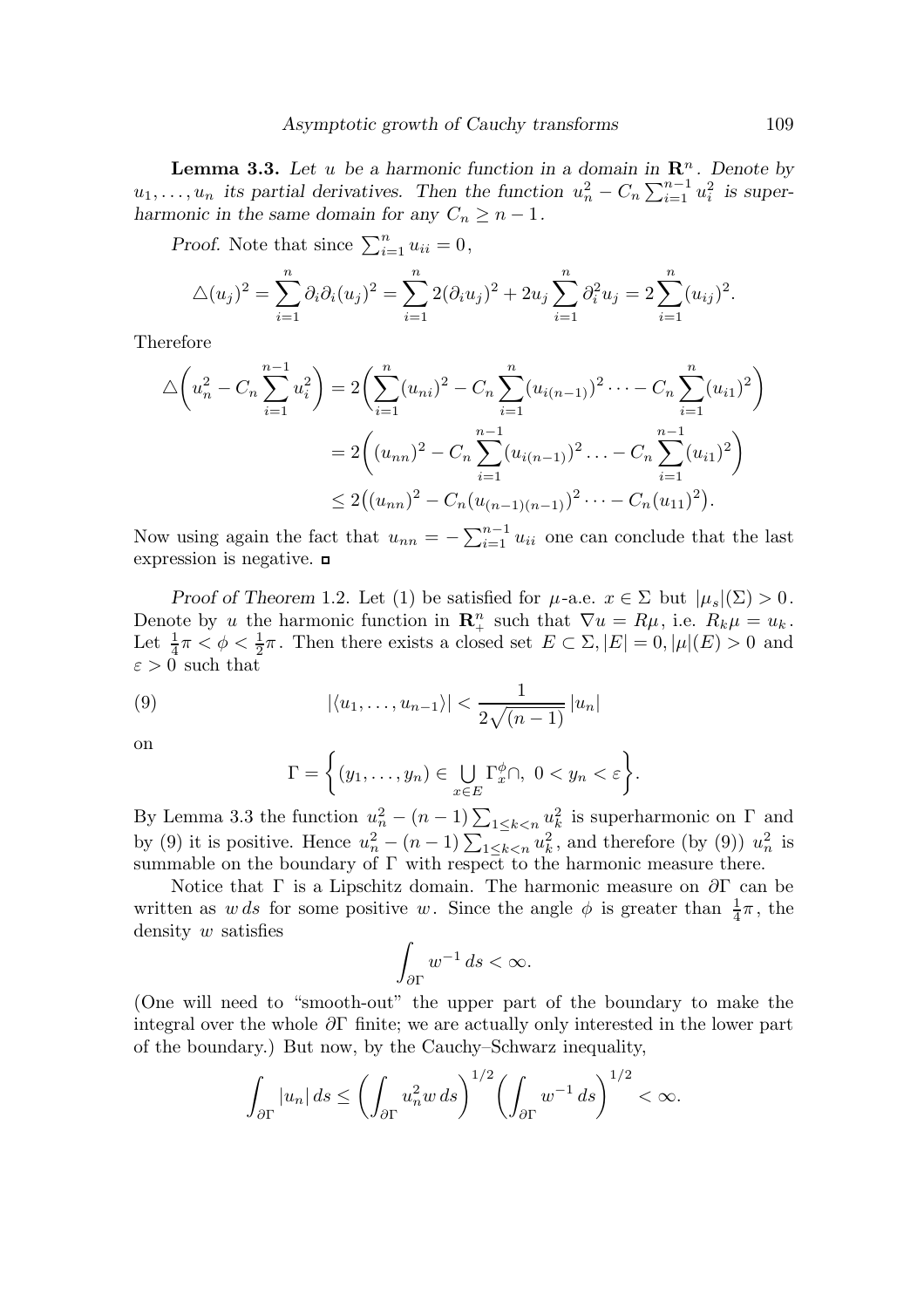By (9) this implies that  $\int_{\partial\Gamma} |u| ds < \infty$  which contradicts Lemma 3.1.

Let now  $\phi$  satisfy  $0 < \phi \leq \frac{1}{4}$  $\frac{1}{4}\pi$ . Suppose that for some  $x = (x_1, \ldots, x_{n-1}) \in$  $\mathbf{R}^{n-1}$  we have

$$
|\langle u_1, \ldots, u_{n-1} \rangle| = o(u_n)
$$

as  $z \to x, z \in \Gamma_x^{\phi}$  but

$$
|\langle u_1, \ldots, u_{n-1} \rangle| \neq o(u_n)
$$

in  $\Gamma_x^{3\pi/8}$  (the latter holds  $\mu$ -a.e. by the first part of the proof). Suppose also that  $u_n \to \infty$  in  $\Gamma_x^{3\pi/8}$  (this holds a.e. with respect to the positive component of  $\mu_s$ ). Then there exist points  $z_k = \langle x_1, \ldots, x_{n-1}, y_k \rangle$ ,  $y_k \to 0+$  such that in each ball  $B_k = B(z_k, y_k \sin \frac{3}{8}\pi)$  ( $B_k$  is the maximal ball centered at  $z_k$  that lies in  $\Gamma_x^{3\pi/8}$ ) there is a point  $w_k$  where

$$
|\langle u_1(w_k),\ldots,u_{n-1}(w_k)\rangle|>c|u_n(w_k)|
$$

for some fixed  $c > 0$ . We can choose  $B_k$  and  $w_k$  so that  $w_k \in (1 - \varepsilon)B_k =$  $B(z_k,(1-\varepsilon)y_k\sin\frac{3}{8}\pi)$  for some small  $\varepsilon>0$ . Consider the rescaling maps from the unit ball  $B = B(0, 1)$  to  $B_k$ :

$$
\xi_k(z) = z_k + z y_k \sin \frac{3\pi}{8}.
$$

Put

$$
v_k = \frac{1}{\max_{B_k} |\nabla u|} (\nabla u) \circ \xi_k.
$$

Then  $\{v_k\}$  is a sequence of gradients of harmonic functions in the unit ball B whose magnitude is bounded by 1. By the normal families argument, one can choose a subsequence  $v_{n_k}$  converging to a gradient  $v, |v| < 1$  pointwise in the disk. Since at the origin the last coordinates of  $v_k$  are bounded away from zero, the last coordinate of  $v$  is bounded away from zero at the origin. Since the last coordinates of  $v_k$  are positive (recall that we assumed  $u_n \to \infty$  in  $\Gamma_x^{3\pi/8}$ ) the last coordinate is bounded away from zero at the origin and positive in  $B$ . Hence it is bounded away from zero in  $(1 - \varepsilon)B$ . By the choice of  $w_k$ , for each k there is a point in  $B(0, (1 - \varepsilon))$  where the magnitude of the first  $n - 1$  coordinates of  $v_k$  is large in comparison to the last coordinate. Thus the first  $n-1$  coordinates of v cannot be all zero. But since  $|\langle u_1, \ldots, u_{n-1}\rangle| = o(u_n)$  in  $\Gamma_x^{\phi}$ , the first  $n-1$ coordinates of v are zero on a large part of the ball (a set of nonzero volume) and we have a contradiction. It is left to notice that by the first part of the proof (11) holds in  $\Gamma_x^{3\pi/8}$  for  $\mu_s$ -a.e. x and therefore (10) may not hold in  $\Gamma_x^{\phi}$  except for a zero set of x with respect to the positive part of  $\mu_s$ . Other parts of  $\mu_s$  can be treated similarly.  $\Box$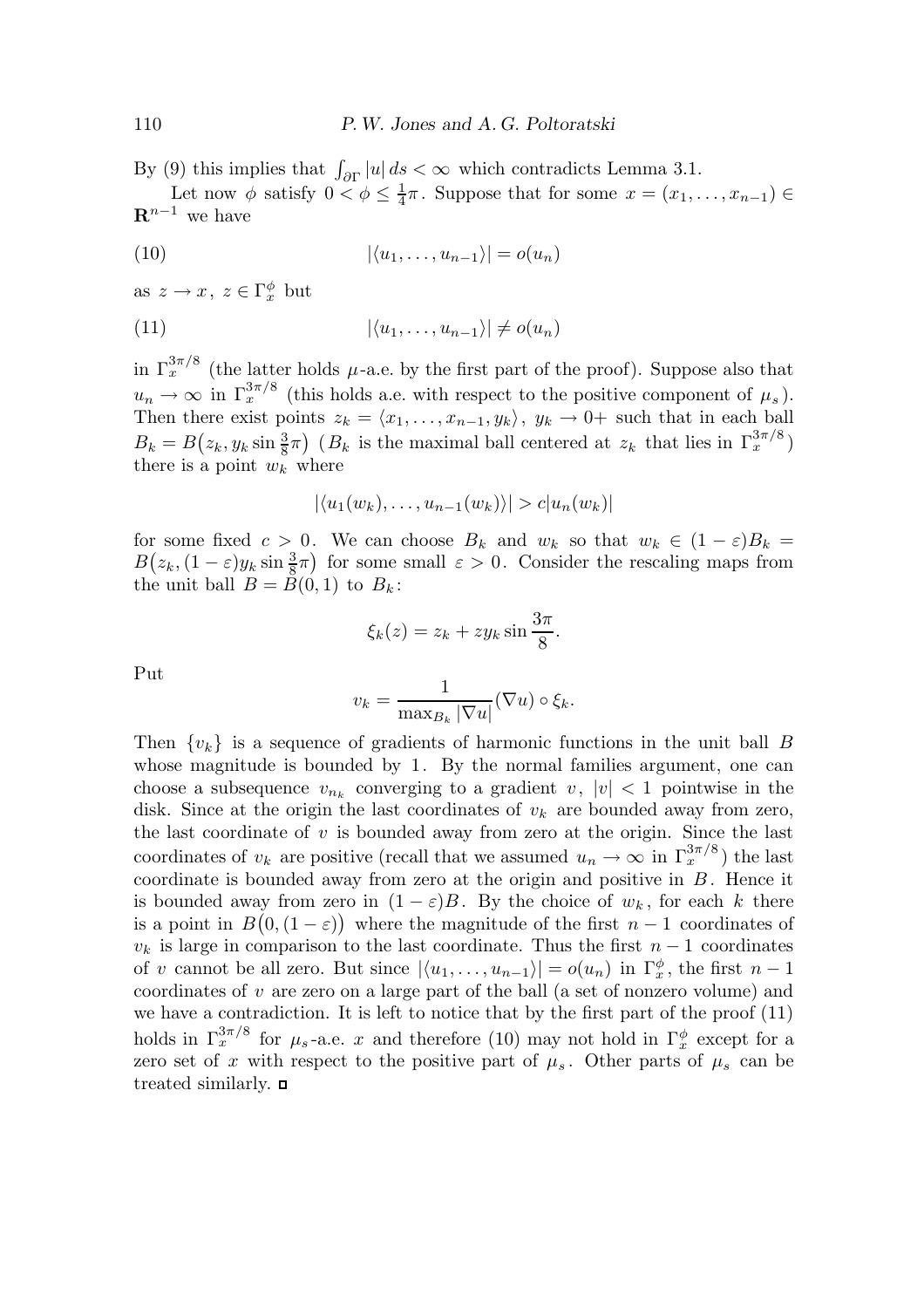#### 4. Applications

4.1. Measures in the plane. The goal of this subsection is to prove Theorem 1.4.

Let  $\mu$  be a finite positive measure in **C** and let  $\gamma$  be a  $C^1$  curve.

WLOG  $\gamma$  is a graph of a  $C^1$  function f on the interval  $[-1, 1]$ :  $\gamma = \{x +$ if(x). Denote by  $\Omega_{\pm}$  the open domains above and below  $\gamma$ , i.e.  $\Omega_{+} = \{x + iy \mid$  $|x| \leq 1, y > f(x)$  and  $\Omega = \{x + iy \mid |x| \leq 1, y < f(x)\}.$ 

First, we will "move" the whole  $\mu$  under the graph  $\gamma$  to be able to consider the holomorphic function  $C\mu$  in  $\Omega_{+}$ . This will allow us to apply complex methods like in Sections 3 and 4.

To do this, consider the map  $\phi: \Omega_+ \mapsto \Omega_-, \phi(x+iy) = x+i(f(x)-(y-f(x)))$ that maps points in  $\Omega_+$  into points in  $\Omega_-$  symmetric with respect to  $\gamma$ . Denote by  $\nu$  the restriction of  $\mu$  on  $\gamma$ . Let  $\eta = \mu - \nu$  and denote by  $\eta_{\pm}$  the restrictions of  $\eta$  on  $\Omega_{\pm}$ . Consider the measure  $\phi(\eta_+)$  on  $\Omega_{-}$ :  $[\phi(\eta_+)](B) = \eta_+(\phi^{-1}(B))$  for any Borel  $B \subset \Omega_-$ . Denote  $\eta^* = \eta_- + \phi(\eta_+)$  and  $\mu^* = \nu + \eta^*$ .

Now  $C\mu^*$  is a holomorphic function in  $\Omega_+$ . If  $z \in \gamma$  denote by  $\alpha_z$  the arctangent of the slope of the tangent line at z. Then the point  $z + i e^{\alpha z} \varepsilon$  approaches z along the normal line from  $\Omega_{+}$ .

Throughout this section, if  $\mu \in M(\mathbb{C})$  is supported on a rectifiable curve, we denote by  $\mu_{ac}$ ,  $\mu_{s}$  and  $\mu_{sc}$  the absolutely continuous, singular and singular continuous parts of  $\mu$  with respect to  $H^1$  on the curve.

We want to proceed as follows. Suppose that  $C\mu$  is finite  $\mu$ -a.e. on  $\gamma$ . First we will show that  $\text{Re } e^{-\alpha_z} C_\varepsilon \mu^*(z+ie^{\alpha_z}\varepsilon)$ , the analog of the conjugate Poisson integral from the line case considered in Section 2, grows slower than  $\text{Im } e^{-\alpha_z} C_\varepsilon \mu^*(z +$  $ie^{\alpha_z}\varepsilon$ , the analog of the Poisson integral, as  $\varepsilon \to 0+$  on  $\nu_s$ -a.e. normal line, see Claims 4.1–4.6 below. Then, using methods similar to those from Sections 2 and 3, we will show that this is possible only if  $\nu_s$  is discrete.

**Claim 4.1.** For every  $z \in \gamma$  there exists a finite constant C such that for any  $\varepsilon > 0$ 

Im 
$$
e^{-\alpha_z} C_{\varepsilon} \mu^*(z) \geq \text{Im } e^{-\alpha_z} C_{\varepsilon} \mu(z) + C.
$$

Proof. Let  $z = 0 \in \gamma$  and assume that the tangent line to  $\gamma$  at 0 is horisontal. Then  $e^{-\alpha_z} = 1$ . For any  $\delta > 0$ ,  $\gamma$  lies inside  $\{|y| < \delta |x|\}$  near 0. WLOG we can assume that the whole  $\gamma$  lies there. Note that

$$
\operatorname{Im} C\mu(w) = \int \frac{\operatorname{Im} w - \operatorname{Im} \xi}{|w - \xi|^2} d\mu(\xi).
$$

The kernel of Im  $C_{\varepsilon}(0)$  is negative in the upper half-plane and positive in the lower half-plane. The part of  $\eta_+$  that lies above  $y = 3\delta|x|$  was mapped by  $\phi$  from the upper to the lower half-plane, and therefore after replacing that part with its "image" under  $\phi$  the integral could only increase. WLOG the part of  $\eta_+$  under  $y = 3\delta|x|$  is pure point. Notice that each point mass moves down under  $\phi$ . If  $\delta$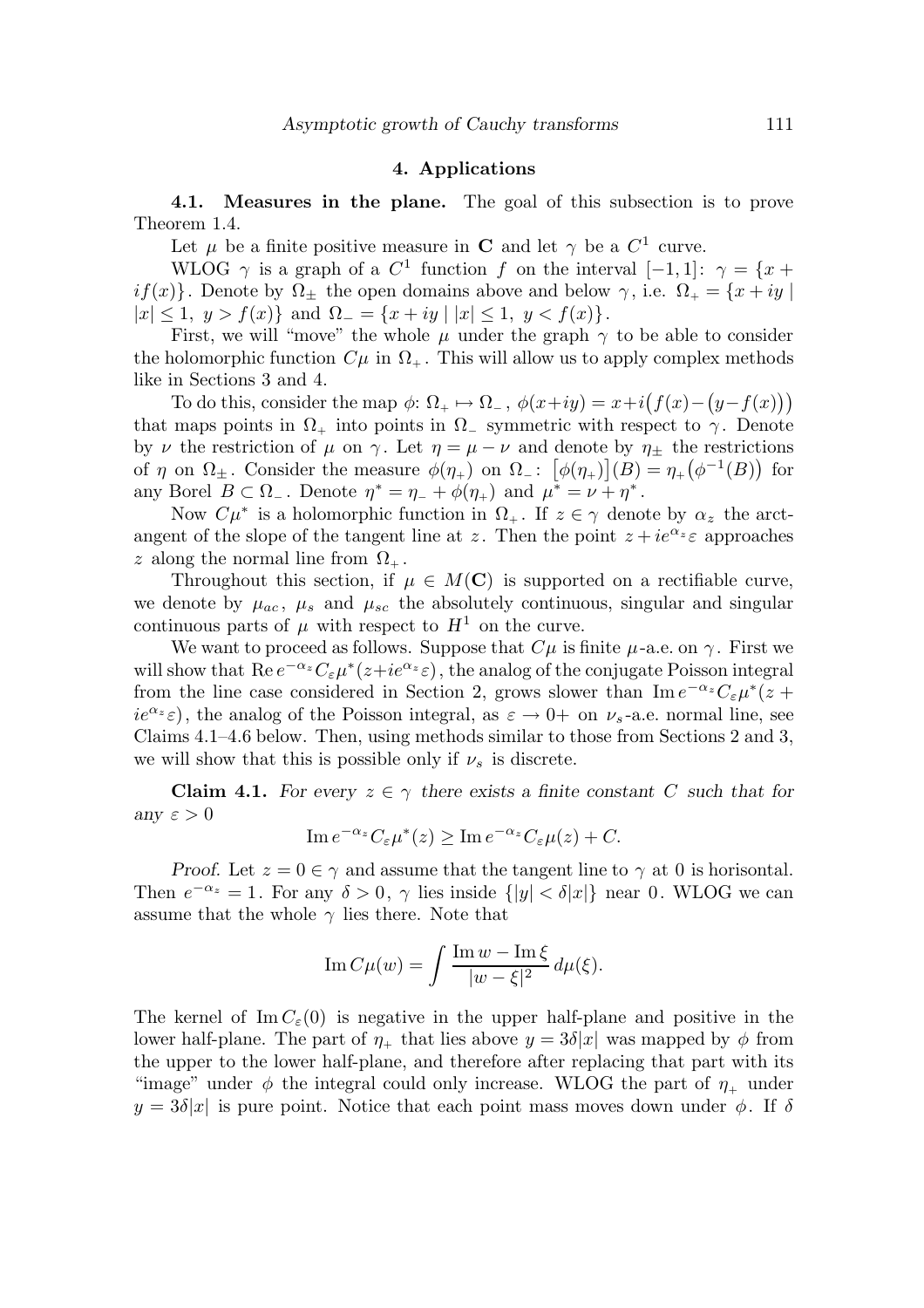is small enough, for any point mass that lies inside  $\{|y| < 3\delta |x|\}$  such a motion increases its integral.  $\Box$ 

If  $\mu \in M(\mathbb{C})$  we will denote by  $\mathscr{P}(\mu(z,\varepsilon))$  the integral

$$
\mathscr{P}\mu(z,\varepsilon)=\int\frac{\varepsilon}{|\xi-z|^2+\varepsilon^2}\,d\mu(\xi).
$$

Let  $\psi$  be the map from Clos  $\Omega$ <sub>-</sub> to the closed lower half-plane defined as  $\psi(f(x) - iy) = -iy$  for every  $y \ge 0$  (recall that  $\gamma$  is the graph of f). The map  $\psi$  projects  $\gamma$  on the real line and sends every curve  $\gamma - iy$  into the horisontal segment  $[-1 - iy, 1 - iy]$  below the real line. Denote by  $\mu_p^*$  the measure  $\psi(\mu^*),$ i.e.  $\mu_p^*(B) = \mu^*(\psi^{-1}(B)).$  Similarly, let  $\nu_p$ ,  $\eta_p^*$  stand for the images of the corresponding measures.

Claim 4.2. We have

Im 
$$
C\eta_p^*(\psi(z) + i\varepsilon) = o(\mathscr{P}\nu(z, \varepsilon))
$$
 for  $\nu_s$ -a.e.  $z$  as  $\varepsilon \to 0+$ .

*Proof.* The function  $\text{Im } C\eta_p^*$  is a positive harmonic function in the upper half-plane. Therefore it is equal to  $P\sigma$  for some positive measure  $\sigma$  on **R**. The measure  $\sigma$  is absolutely continuous. Indeed, denote by  $\eta_{\varepsilon}$  the restriction of  $\eta_{p}^{*}$ on  $\{\text{Im } z < -\varepsilon\}$  and let  $\sigma_{\varepsilon}$  be the corresponding measure on  $\mathbf{R}$ :  $\text{Im } C\eta_{\varepsilon} = P\sigma_{\varepsilon}$ . Then  $\sigma_{\varepsilon} \to \sigma$  in norm. Since all  $\sigma_{\varepsilon}$  are absolutely continuous, so is  $\sigma$ . Therefore by Lemma 4.8

Im 
$$
C\eta_p^*(x+i\varepsilon) = P\sigma(x+i\varepsilon) = o(P\nu_p(x+i\varepsilon))
$$
 for  $(\nu_p)_s$ -a.e. x as  $\varepsilon \to 0+$ .

It is left to notice that for any  $z \in \gamma$  there exists  $C > 0$  such that  $\mathscr{P}\nu(z,\varepsilon)$  $CP\nu_p(x+i\varepsilon)$ . о

Let  $\xi \in \gamma$  and  $\delta > 0$ . Near  $\xi$ ,  $\gamma$  lies in  $\Delta_{\xi} = e^{\alpha_{\xi}} \{ |\operatorname{Im}(z - \xi)| < \delta |\operatorname{Re}(z - \xi)| \}.$ Our next claim shows that the part of  $\mu^*$  that lies outside of  $\Delta_{\xi}$  has little influence on the asymptotics of  $e^{\alpha_{\xi}} \operatorname{Im} C_{\varepsilon} \mu^* \xi$ .

**Claim 4.3.** For any  $\delta > 0$  and  $\xi \in \gamma$  denote by  $\eta_{\xi}^*$  the restriction of  $\eta^*$  on  $\mathbf{C} \setminus \Delta_{\xi}$ . Then for  $\nu_s$ -a.e.  $\xi$ 

$$
e^{\alpha_{\xi}} \operatorname{Im} C_{\varepsilon} \eta^* \xi = o\big(\mathscr{P} \mu^*(\xi, \varepsilon)\big).
$$

Proof. By comparing the kernels one can notice that

$$
|e^{\alpha_{\xi}}\operatorname{Im}C_{\varepsilon}\eta^*\xi|
$$

Now the statement follows from the previous claim.  $\Box$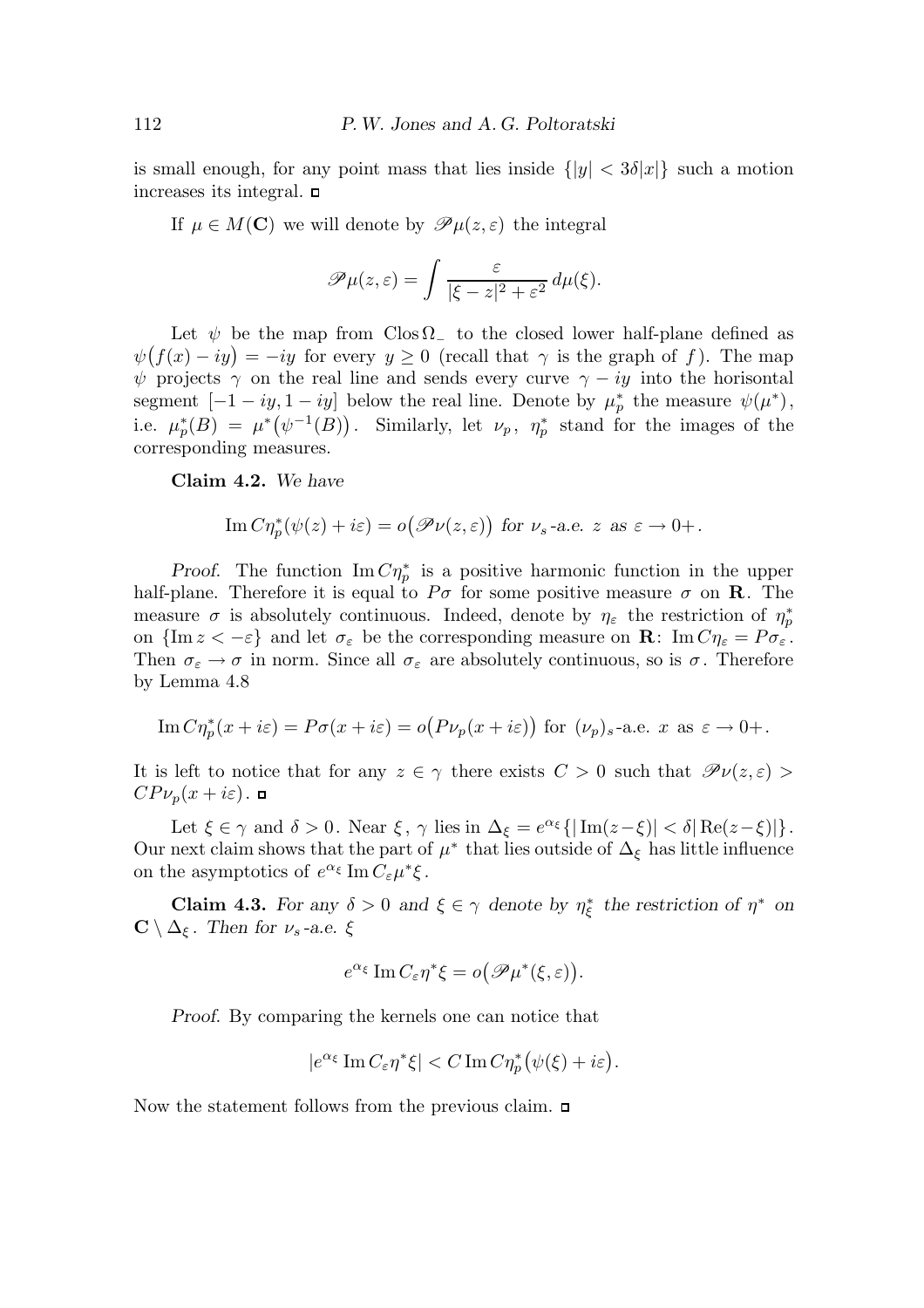Now we show that  $\text{Im } e^{-\alpha_z} C \mu^*(w)$  grows fast as w approaches z non-tangentially from  $\Omega_+$  for  $\nu_s$ -a.e. z. For the rest of this subsection for any  $\xi \in \gamma$ ,  $0 < \phi < \frac{1}{2}$  $\frac{1}{2}\pi$  we denote by  $\Gamma_{\phi}(\xi)$  the non-tangential sector  $\{\text{Im }e^{\alpha_{\xi}}(z-\xi)/|z-\xi|>\}$  $\sin \phi$ . Note that near  $\xi$  the sector  $\Gamma_{\phi}(\xi)$  lies entirely in  $\Omega_{+}$ .

Claim 4.4. For any  $0 < \phi < \frac{1}{2}$  $rac{1}{2}\pi$ 

$$
\frac{1}{L}\mathscr{P}\mu^*(0,\varepsilon) + C \leq \operatorname{Im} e^{-\alpha_z} C\mu^*(w) \leq L\mathscr{P}\mu^*(0,\varepsilon) + C
$$

as  $w \to z$ ,  $w \in \Gamma_{\phi}(z)$ ,  $|w - z| = \varepsilon$  for some positive L for  $\nu_s$ -a.e.  $z \in \gamma$ .

Proof. Again we can assume that  $z = 0 \in \gamma$ , the tangent line to  $\gamma$  at 0 is horisontal and  $\gamma$  lies in  $\{|y| < \delta |x|\}$ , where  $\delta$  is so small that  $\gamma$  does not intersect the sector  $\Gamma_{\phi}(0)$ . Let D be a large positive constant. Simple calculations show that for all  $\xi \in \{|y| < \delta |x|\}, |\xi| > D\varepsilon$  we have

$$
\frac{-\operatorname{Im}\xi}{|\xi|^2} + C_1 \frac{\varepsilon}{\varepsilon^2 + |\xi|^2} \le \frac{\operatorname{Im} w - \operatorname{Im}\xi}{|w - \xi|^2} \le \frac{-\operatorname{Im}\xi}{|\xi|^2} + C_2 \frac{\varepsilon}{\varepsilon^2 + |\xi|^2}
$$

for some  $C_1, C_2 > 0$  (if  $\delta$  is small and D is large enough). The part of the measure outside of  $\{|y| < \delta |x|\}$  can be ignored by the previous claim. Therefore

$$
\operatorname{Im} C\mu^*(w) = \int_{|\xi|>D\varepsilon} \frac{\operatorname{Im} w - \operatorname{Im} \xi}{|w-\xi|^2} d\mu^*(xi) + \int_{|\xi|\le D\varepsilon} \frac{\operatorname{Im} w - \operatorname{Im} \xi}{|w-\xi|^2} d\mu^*(xi) \n\asymp \int_{|\xi|\le D\varepsilon} \frac{\operatorname{Im} w - \operatorname{Im} \xi}{|w-\xi|^2} d\mu^*(xi) + \int_{|\xi|\ge D\varepsilon} \frac{\varepsilon}{\varepsilon^2 + |\xi|^2} d\mu^*(xi) + \operatorname{Im} C_{D\varepsilon} \mu^*(0).
$$

Since  $\mu^*$  is concentrated under  $y = \delta |x|$ 

$$
\int_{|\xi| \le D\varepsilon} \frac{\operatorname{Im} w - \operatorname{Im} \xi}{|w - \xi|^2} d\mu^*(xi) + \int_{|\xi| \ge D\varepsilon} \frac{\varepsilon}{\varepsilon^2 + |\xi|^2} d\mu^*(xi) \asymp \mathcal{P}\mu^*(0, \varepsilon).
$$

Now recall that  $C\mu(0)$  is finite *ν*-a.e. and apply Claim 4.3.  $\Box$ 

Next we estimate the "conjugate Poisson part",  $\text{Re } e^{-\alpha_z} C \mu^*(z)$ .

Claim 4.5. We have

$$
\operatorname{Re} e^{-\alpha_z} C_{\varepsilon} \mu^*(z) = \operatorname{Re} e^{-\alpha_z} C_{\varepsilon} \mu(z) + o\big(\mathscr{P}(0,\varepsilon)\mu^*(z)\big) \text{ as } \varepsilon \to 0+ \text{ for } \mu_s^* \text{-a.e. } z \in \gamma.
$$

Proof. Again we can assume that  $z = 0 \in \gamma$ , the tangent line to  $\gamma$  at 0 is horisontal and  $\gamma$  lies in  $\{|y| < \delta |x|\}$ . Note that

$$
\operatorname{Re} C_{\varepsilon} \mu^*(w) = \int_{|\xi| > \varepsilon} \frac{\operatorname{Re} w - \operatorname{Re} \xi}{|w - \xi|^2} d\mu^*(\xi).
$$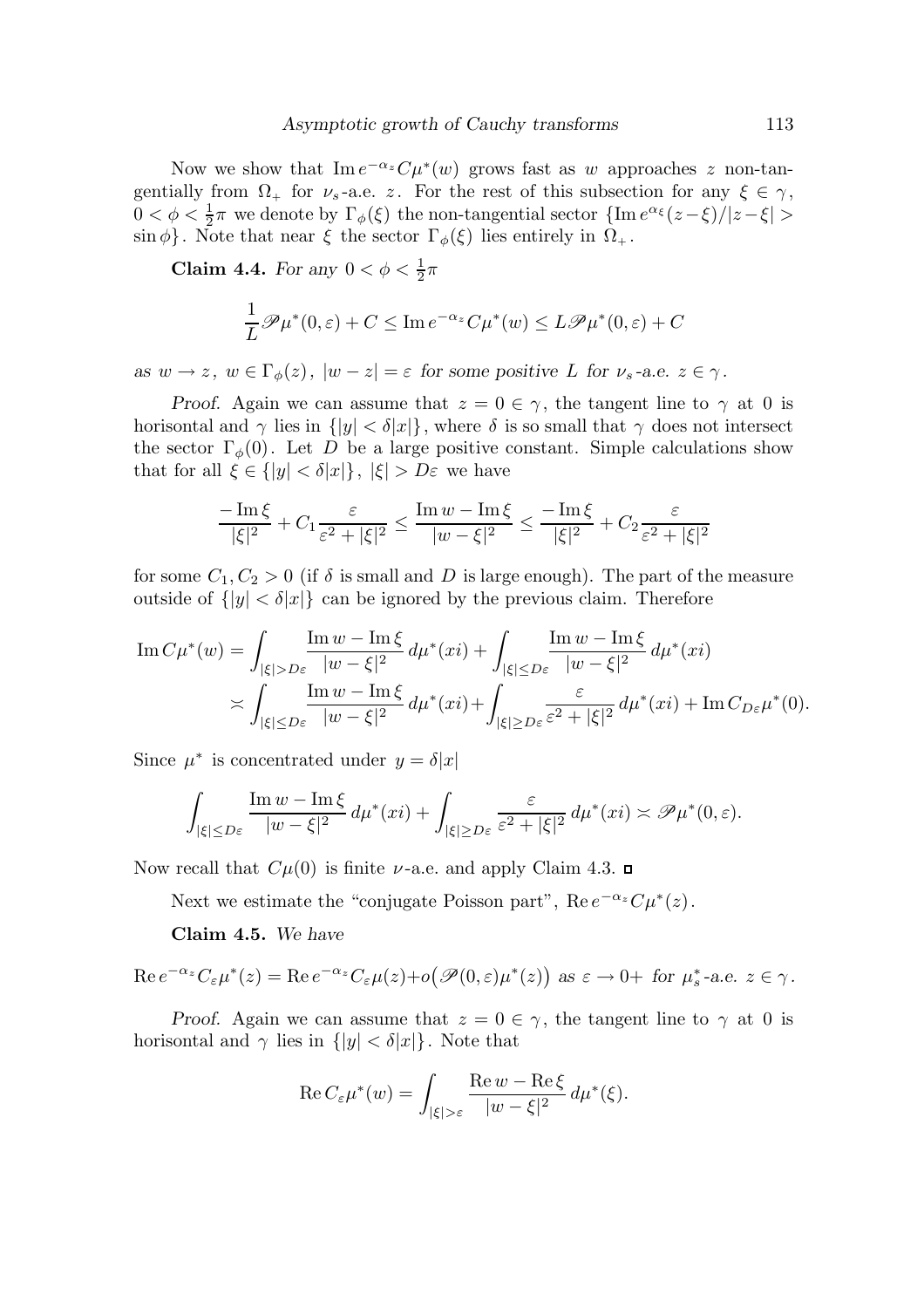To prove the statement we need to compare kernels of  $\text{Re } C_{\varepsilon} \eta_{+}(0)$  and  $\text{Re } C_{\varepsilon} \eta_{+}^{*}(0)$ at the points  $x + i(f(x) + y)$  and  $x + i(f(x) - y)$  correspondingly. Simple calculations show that, since  $|f(x)| < \delta |x|$ ,

$$
\left|\frac{x}{|x+if(x)+iy|^2} - \frac{x}{|x+if(x)-iy|^2}\right| < C\frac{2y}{x^2+4y^2}.
$$

Since the right-hand side is the kernel for the Poisson integral of the "projected" measure  $P\psi(\eta^*)$  at the point  $\psi(x+i(f(x)-y))=x-iy$ , this inequality and Claim 4.2 imply

$$
|\operatorname{Re} C_{\varepsilon} \mu(0) - \operatorname{Re} C_{\varepsilon} \mu^*(0)| = |\operatorname{Re} C_{\varepsilon} \eta_+(0) - \operatorname{Re} C_{\varepsilon} \eta_+^*(0)|
$$
  
< 
$$
< C \operatorname{Im} C\psi(\eta_-^*)(x + iy) = o(\mathscr{P}\mu^*(0,\varepsilon)).
$$

**Claim 4.6.** Suppose that  $z \in \gamma$  and  $C\mu(z)$  is finite. Then

Re 
$$
e^{-\alpha_z}C\mu^*(z+ie^{\alpha_z}\varepsilon) = o(\mathscr{P}\mu^*(z,\varepsilon))
$$
 as  $\varepsilon \to 0+$  for  $\mu_s^*$ -a.e.  $z \in \gamma$ .

Proof. Again we can assume that  $z = 0$ , the tangent line to  $\gamma$  at 0 is horisontal and  $\gamma$  lies in  $\{|y| < \delta |x|\}.$ 

Denote

$$
h_{\alpha}(z) = \begin{cases} \frac{\text{Re } z}{|z|^2} & \text{on } \{|z| > \alpha\}, \\ 0 & \text{on } \{|z| \le \alpha\}. \end{cases}
$$

Notice that there exists a linear combination of such functions

$$
\sum a_n h_{\alpha_n}, \quad \sum a_n = 1, \quad \alpha_n \le 10\varepsilon
$$

which approximates the kernel of  $\text{Re } C \mu^*(i\varepsilon)$  on  $B(0, 10\varepsilon) \cap \{|y| < \delta |x|\}.$ 

$$
\left| \frac{-\operatorname{Re}\xi}{|i\varepsilon - \xi|^2} - \sum a_n h_{\alpha_n}(\xi) \right| < C \frac{\delta}{\varepsilon}
$$

for some absolute constant C. Outside of  $B(0, 10\varepsilon) \cap \{|y| < \delta |x|\}$  the condition  $\sum a_n = 1$  will automatically imply

$$
\left| \frac{-\operatorname{Re} \xi}{|i\varepsilon - \xi|^2} - \sum a_n h_{\alpha_n}(\xi) \right| < C \delta \frac{\varepsilon}{\varepsilon^2 + |\xi|^2}
$$

for any  $\xi \in \{|y| < \delta |x|\}$  and

$$
\left| \frac{-\operatorname{Re}\xi}{|i\varepsilon - \xi|^2} - \sum a_n h_{\alpha_n}(\xi) \right| < C \frac{\varepsilon}{\varepsilon^2 + |\xi|^2}
$$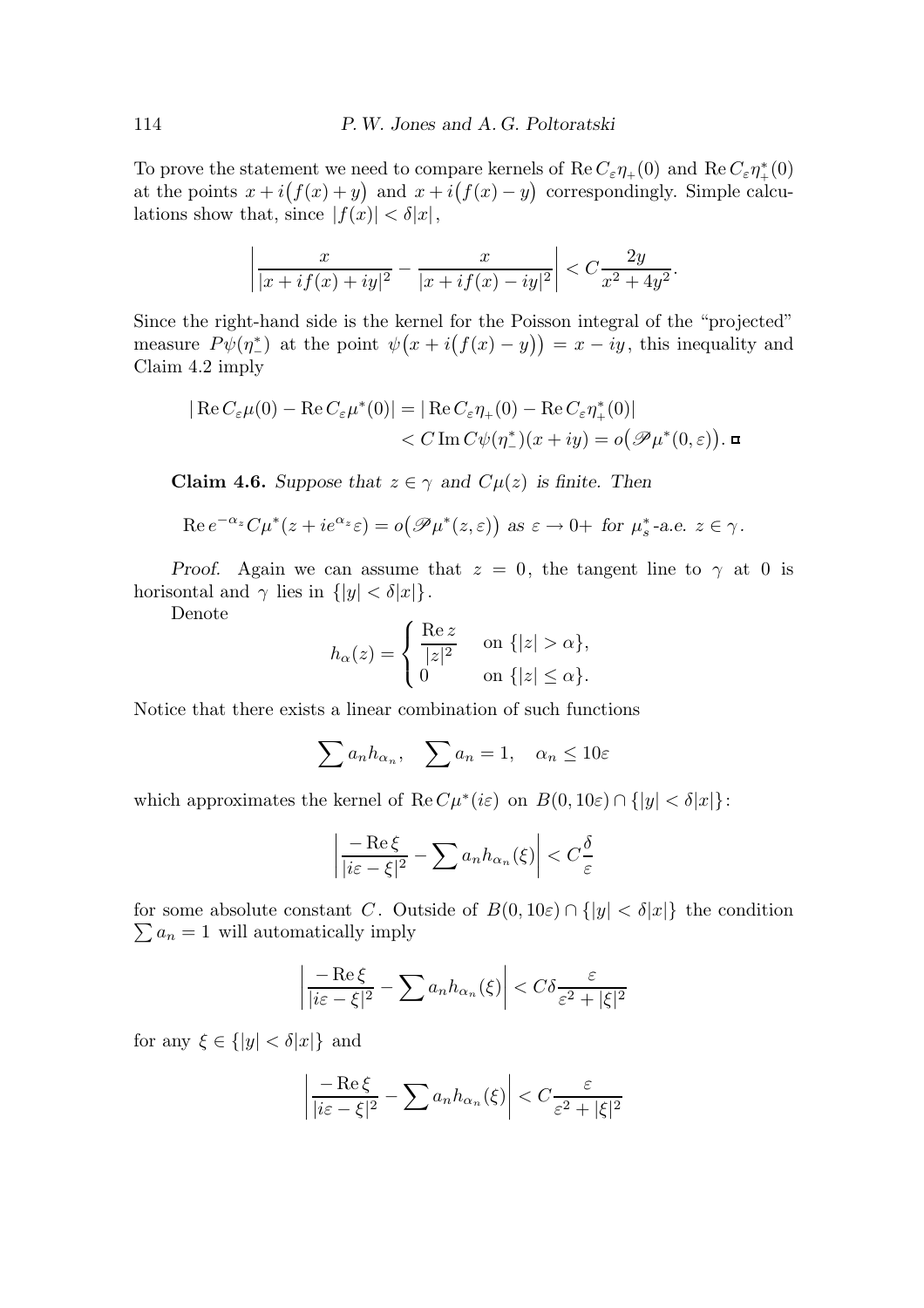for other  $\xi \notin B(0, 10\varepsilon)$ . Integrating the last three estimates with respect to  $\mu^* = \nu + \eta^*$  we obtain

$$
\left|\operatorname{Re} C\mu^*(i\varepsilon)-\sum a_n C_{\alpha_n}\mu^*(0)\right|< C\big(\delta\mathscr{P}\nu(0,\varepsilon)+\mathscr{P}\eta^*(0,\varepsilon)\big).
$$

Moreover, by the properties of both kernels, for any  $0 < s < 1$  we will have the estimate

$$
\left| \text{Re}\, C\mu^*(is\varepsilon) - \sum a_n C_{s\alpha_n} \mu^*(0) \right| < C\big(\delta \mathcal{P}\nu(0, s\varepsilon) + \mathcal{P}\eta^*(0, s\varepsilon)\big) \\
= C\delta \mathcal{P}\nu(0, s\varepsilon) + o\big(\mathcal{P}\nu(0, s\varepsilon)\big) \\
= C\delta \mathcal{P}\mu^*(0, s\varepsilon) + o\big(\mathcal{P}\mu^*(0, s\varepsilon)\big)
$$

by Lemma 4.8. The statement now follows from the fact that  $C_{s\alpha_n}\mu^*(0)$  =  $o(\mathscr{P}\mu^*(0, s\varepsilon))$  by the last claim and that  $\delta$  can be chosen arbitrarily small near 0.

Let us summarize the above claims: We obtained the measure  $\mu^* = \nu + \eta^*$ , where  $\nu$  is supported on the C<sup>1</sup>-graph  $\gamma$  and  $\eta^*$  lies under the graph (in  $\Omega$ <sub>-</sub>). We know that for  $\nu_s$ -a.e.  $\xi \in \gamma$ , Re  $e^{\alpha_z} C \mu^*(z) = o(\text{Im } e^{\alpha_z} C \mu^*(z))$  as z approaches  $\xi$ along the normal line from above. We have to show that then  $\nu_s$  must be discrete.

Following the algorithm of Section 3, we first choose a large  $\phi$  and assume that there exists a set  $E \subset \gamma$  such that  $\nu_s(E) > 0$  and  $\text{Re } e^{\alpha_z} C \mu^*(z) =$  $o(\operatorname{Im} e^{\alpha_z} C \mu^*(z))$  as  $z \to \xi$ ,  $z \in \Gamma_\phi(\xi)$  for every  $\xi \in E$ . WLOG all  $\alpha_\xi$  for  $\xi \in E$ are smaller than a fixed  $\delta$ . Then there exists  $\varepsilon_0 > 0$  and  $E' \subset E$ ,  $\nu_s(E') > 0$  such that Re  $C\mu^*(z) < \frac{1}{2}$  $\frac{1}{2} \text{Im} \, C \mu^*(z)$  for any  $z \in \Gamma_\phi(\xi)$ ,  $\xi \in E'$ ,  $|z - \xi| < \varepsilon_0$ . Consider a positive sequence  $\{\varepsilon_k\}_{k=1}^{\infty}$  monotonously decreasing to zero,  $\varepsilon_0 > \varepsilon_1 > \varepsilon_2 > \cdots$ . Define

$$
\Gamma_k = \left\{ z \mid z \in \bigcup_{\xi \in E'} \Gamma_{\phi}(\xi), \ \varepsilon_k < \text{Im} \, e^{\alpha_{\xi}}(z - \xi) < \varepsilon_0 \right\}
$$

and  $\Gamma = \cup \Gamma_k$ . Since  $\text{Re}\, C\mu^*(z) < \frac{1}{2}$  $\frac{1}{2}$  Im  $C\mu^*(z)$  in  $\Gamma_k$ ,

$$
\operatorname{Re}(C\mu^*(z))^{2} = (\operatorname{Re} C\mu^*(z))^{2} - (\operatorname{Im} C\mu^*(z))^{2}
$$

is a negative harmonic function in  $\Gamma_k$ . Therefore it is summable with respect to the harmonic measure on  $\partial \Gamma_k$ . Since  $\text{Re}\, C\mu^*(z) < \frac{1}{2}$  $\frac{1}{2} \text{Im} C \mu^*(z)$ ,  $(\text{Im} C \mu^*(z))^2$  is summable with respect to the harmonic measure on  $\partial \Gamma_k$ . Each  $\Gamma_k$  is a Lipschitz domain. Let  $\zeta \in \Gamma_1$ . If  $\phi > \frac{1}{4}$  $\frac{1}{4}\pi + 10\delta$  the Lipschitz constant for the boundary of  $\partial\Gamma_k$  is large enough so that the density  $w_k$  of the harmonic measure on  $\partial\Gamma_k$  with respect to  $\zeta$  satisfies

$$
\int_{\partial\Gamma_k} w_k^{-1}\,ds < C < \infty
$$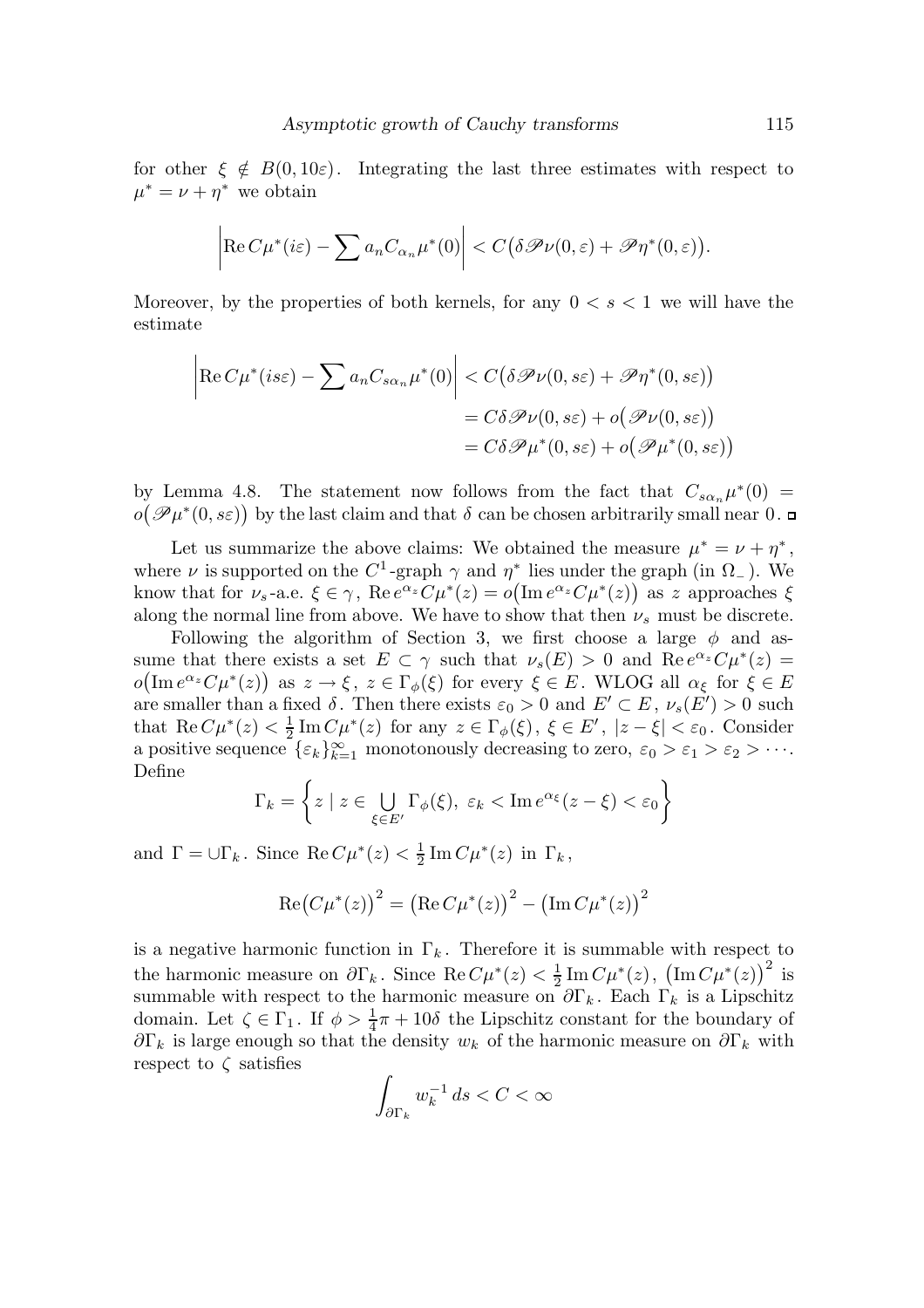for all k. (Again, one needs to make the "upper" part of  $\partial \Gamma$  smooth to have this, which can always be done; but on the lower part, which we are mostly interested in, the integral converges as it is.) Then by the Cauchy–Schwarz inequality

$$
\int_{\partial\Gamma_k} |\operatorname{Im} C\mu^*(z)| \le \left(\int_{\partial\Gamma_k} \operatorname{Im} C\mu^*(z)w_k ds\right)^{1/2} \left(\int_{\partial\Gamma_k} w_k^{-1} ds\right)^{1/2} < \infty
$$

and therefore Im  $C\mu^*(z)$  is summable on  $\partial \Gamma_k$  with respect to the arclength. Denote by  $h_k, k = 0, 1, 2, \ldots$  the summable function on  $[-1, 1]$  obtained by "projection" of the values of  $\text{Im}\,C\mu^*$  from  $\partial\Gamma_k$ :

$$
h_k(x) = \begin{cases} \max_{x+iy \in \Gamma_k} |\operatorname{Im} C\mu^*(x+iy)| & \text{if } x+iy \in \partial \Gamma_k \text{ for some } y, \\ 0 & \text{otherwise.} \end{cases}
$$

Since the domains  $\Gamma_k$  "converge" to  $\Gamma_0$ , one can show that

$$
\int_{\partial \Gamma_k \backslash \partial \Gamma} |\operatorname{Im} C\mu^*(z)| ds \to 0
$$

as  $k \to \infty$ . Indeed, since  $\left| \text{Im}((C\mu^*(z))^2) \right| + 1 > \left| \text{Re}((C\mu^*(z))^2) \right|$  the function  $(C\mu^*(z))^2$  is an  $H^1(w_kds)$ -function in  $\Gamma_k$ . In particular we have

$$
\int_{\partial \Gamma_k} \operatorname{Im}((C\mu^*)^2) w_k ds = \operatorname{Im}((C\mu^*(\zeta))^2).
$$

Let us fix k. If  $l > k$  is large enough

$$
\int_{\partial\Gamma\cap\partial\Gamma_k} \mathrm{Im}\big((C\mu^*)^2\big)w_l ds
$$

is close to

$$
\int_{\partial\Gamma\cap\partial\Gamma_k} \mathrm{Im}\big((C\mu^*)^2\big)w\,ds
$$

which, in its turn, for large enough k is close to  $\mathrm{Im}((C\mu^*(\zeta))^2)$ . This means that

$$
\int_{\partial \Gamma_l \setminus \partial \Gamma} \mathrm{Im} \big( (C \mu^*)^2 \big) w_l \, ds
$$

is close to 0 for large  $l$ . Therefore

$$
\int_{\partial \Gamma_l \setminus \partial \Gamma} |\operatorname{Im} C\mu^*(z)| \le \left( \int_{\partial \Gamma_l \setminus \partial \Gamma} \operatorname{Im} C\mu^*(z) w_l ds \right)^{1/2} \left( \int_{\partial \Gamma_l} w_l^{-1} ds \right)^{1/2}
$$
  

$$
\le C \left( \int_{\partial \Gamma_l \setminus \partial \Gamma_0} \operatorname{Im} C\mu^*(z) w_l ds \right)^{1/2} \to 0.
$$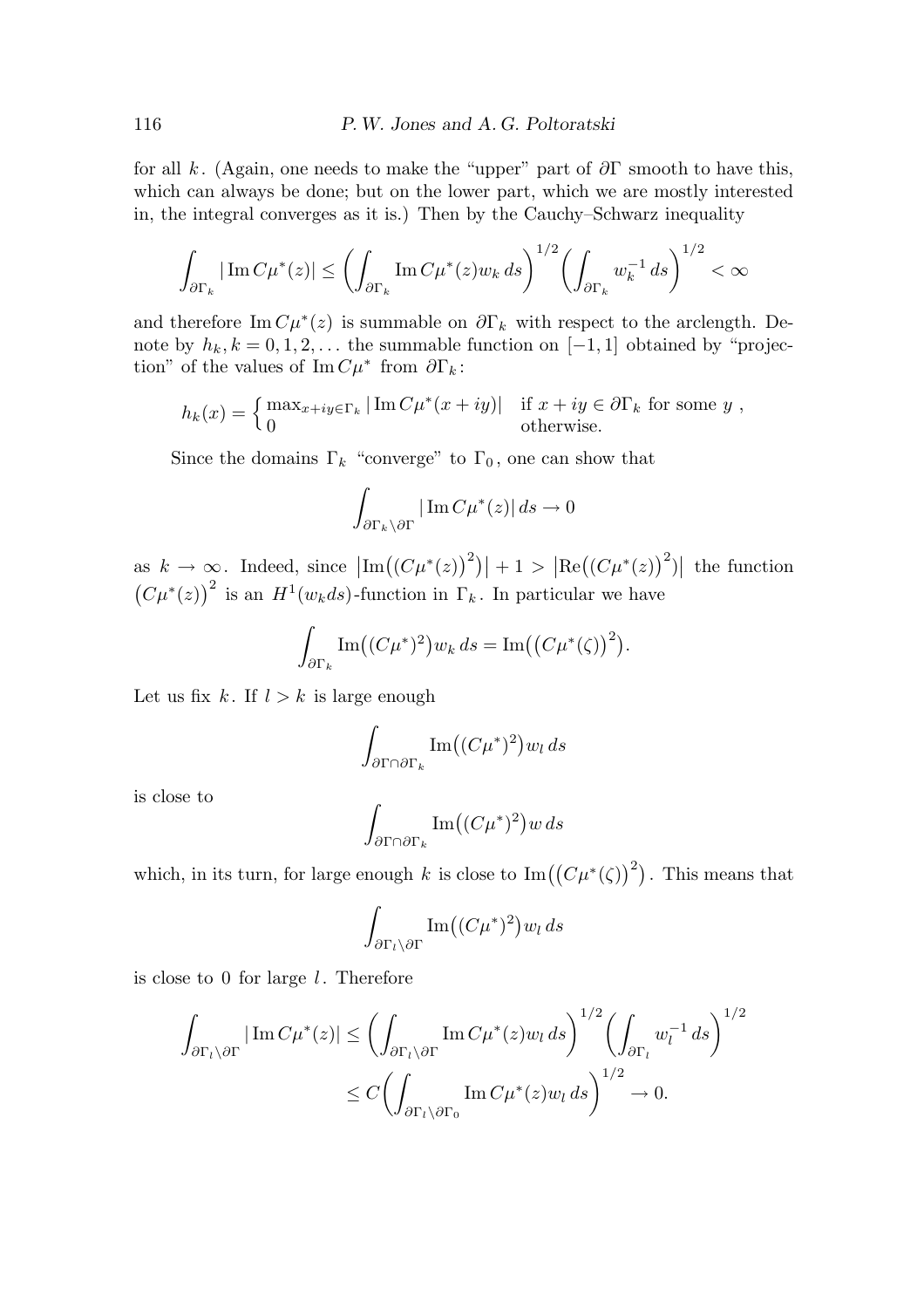Therefore the sequence  $h_k$  converges in  $L^1[-1,1]$ . This means that there exists a subsequence  $h_{n_k}$  that has a summable majorant  $H \in L^1[-1,1]$ :  $|h_{n_k}| < H$ for all  $k$ .

Let again  $\nu_p = \psi(\nu)$  be the projection of  $\nu$  on  $[-1, 1]$ :  $\nu_p(B) = \nu({x + iy \mid \mathcal{L})}$  $x \in B$ . By Claim 4.4 for  $\nu_s$ -a.e.  $\xi$ 

$$
\operatorname{Im}\bigl(e^{\alpha_z}C\mu^*(z)\bigr) \asymp P\nu_p\bigl(x + e^{-\alpha_z}(z - \xi)\bigr)
$$

as  $z \to \xi$ ,  $z \in \Gamma_{\phi}(\xi)$ , where  $x = \psi(\xi)$ . Using this relation one can show, that  $PH(z) \geq CP\nu_p(z)$  for  $z \in \Gamma_\phi(x)$ ,  $\text{Im } z = \varepsilon_{n_k}$ ,  $k = 1, 2, \dots$  for  $(\nu_p)_s$ -a.e.  $x \in$  $\psi(E')$ . But this contradicts Lemma 3.2 since  $H dx \perp (\nu_p)_s$ .

Therefore, the set of such  $\xi \in \gamma$  for which

(12) 
$$
\operatorname{Re} e^{-\alpha_{\xi}} C \mu^{*}(z) = o(\operatorname{Im} e^{-\alpha_{\xi}} C \mu^{*}(z))
$$

as  $z \to \xi$ ,  $z \in \Gamma_{\phi}(\xi)$  for large  $\phi$  has to be a zero-set with respect to  $\nu_s$ .

Using the normal families argument like in Section 3 one can pass from large  $\phi$  to arbitrary sectors and show that there is only a zero set of points  $\xi$  with respect to  $\nu_s$  such that for some  $\phi = \phi(\xi) > 0$ , (12) holds as  $z \to \xi$ ,  $z \in \Gamma_{\phi}(\xi)$ .

Now we have to make the last step from sectors to normal lines. Again our argument will be analogous to Section 2.

**Definition 4.7.** We will call  $E \subset \gamma$  porous if for any  $\xi \in E$  and for any  $\varepsilon > 0$  there exists  $\delta < \varepsilon$  such that  $E \cap B(\xi, 100\delta) \setminus B(\xi, \delta) = \emptyset$ .

Now, like in Lemma 2.3, suppose that there is a set  $E \subset \gamma$ ,  $\nu_{sc}(E) > 0$  such that  $\mathscr{P}(z,\varepsilon) \to \infty$  and

$$
|\operatorname{Re} e^{-\alpha_z} C\mu^*(z+i\varepsilon e^{\alpha_z})| < h(\varepsilon) |\operatorname{Im} e^{-\alpha_z} C\mu^*(z+i\varepsilon e^{\alpha_z})|
$$

with some uniform function  $h > 0$ ,  $h(\varepsilon) \to 0$  as  $\varepsilon \to 0+$  for every  $z \in E$ .

We can repeat the proof of Lemma 2.3 almost word by word to show that  $E$  is porous. Indeed, based on the fact that  $(12)$  cannot hold in a non-zero set of sectors with respect to  $\nu_s$ , for  $\nu_s$ -a.e.  $z \in E$  and any  $\varepsilon > 0$  we can find a ball B centered on the normal line at  $z + i1000\delta e^{\alpha z}$  of the radius  $200\delta$ , where 2000 $\delta < \varepsilon$ , such that the directional derivative of Re  $e^{-\alpha_z}C\mu^*$  in the direction perpendicular to the normal line is large in B in comparison to  $\text{Im } e^{-\alpha_z} C \mu^*$ . Similarly to the proof of Lemma 2.3, this means that those points on  $\gamma$  for which the corresponding normal lines hit  $B \setminus \frac{1}{200}B$  cannot belong to E (note that  $\alpha_{\xi} \to$  $\alpha_z$  as  $\xi \to z$  since  $\gamma$  is a  $C^1$  curve). But all normal lines going through the points from  $(B(z, 100\delta - o(\delta)) \setminus B(z, \delta + o(\delta))) \cap \gamma$  will hit  $B \setminus \frac{1}{200}B$ .

Yet another version of the Lebesgue theorem that we will use is presented in the following statement: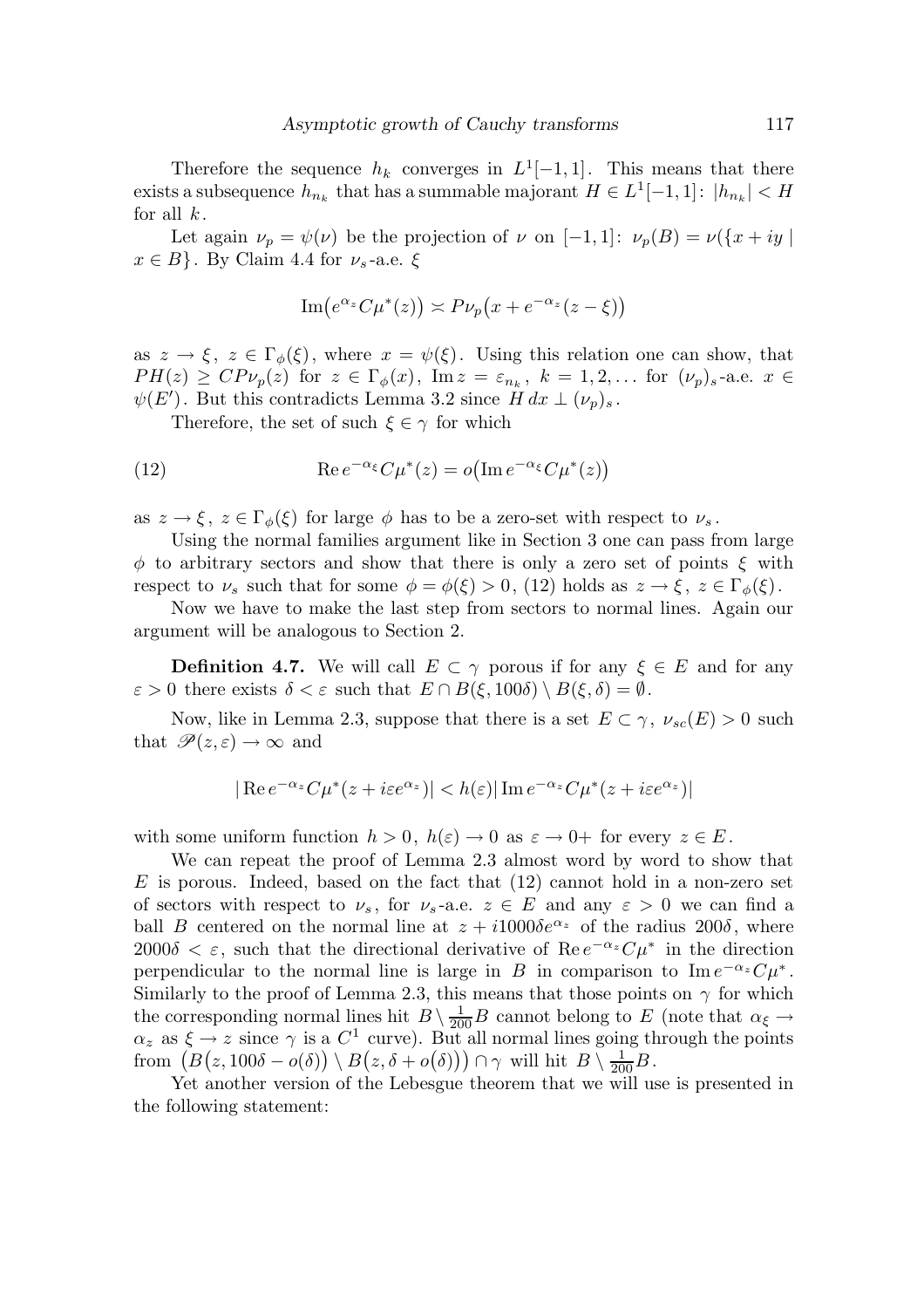**Lemma 4.8.** Let  $\mu, \nu \in M(\mathbf{R}^2)$ ,  $\mu = f\nu$  where  $f \in L^1(|\nu|)$ . Then

$$
\lim_{\varepsilon \to 0} \frac{\mathscr{P} \mu(z, \varepsilon)}{\mathscr{P} \nu(z, \varepsilon)} = f(z)
$$

as  $\varepsilon \to 0^+$  for  $\mu$ -a.e. z. In particular the limit is 0  $\nu$ -a.e. if and only if  $\mu \perp \nu$ .

Now suppose that (12) holds as  $z \to \xi$  along a normal line from  $\Omega_{+}$  for  $\nu_{sc}$ a.e.  $\xi \in \gamma$ . Then we can choose a set E, non-zero with respect to  $\nu_{sc}$ , where that relation holds with a uniform "o" on the right-hand side. As we established above,  $E$  has to be porous. By approximating kernels, like in Claim 4.6, we can show that one can replace  $\text{Re } e^{-\alpha_{\xi}} C \mu^*(z)$ ,  $z = \xi + ie^{\alpha_{\xi}} \varepsilon$  with  $\text{Re } e^{-\alpha_{\xi}} C_{\varepsilon} \mu^*(\xi)$ . The new relation

(13) 
$$
|\operatorname{Re} e^{-\alpha_{\xi}} C_{\varepsilon} \mu^{*}(\xi)| < g(\varepsilon) |\operatorname{Im} e^{-\alpha_{\xi}} C \mu^{*}(\xi + i\varepsilon e^{\alpha_{z}})|
$$

will still hold with some uniform function  $g > 0$ ,  $g(\varepsilon) \to 0$  as  $\varepsilon \to 0^+$  for  $\nu_s$ -a.e.  $\xi$ . Denote by  $\nu^E$  the restriction of  $\nu$  on E. Then by Lemma 4.8

(14) 
$$
\mathscr{P}(\nu - \nu^{E})(\xi, \varepsilon) = o(\mathscr{P}\nu(\xi, \varepsilon))
$$

for  $\nu_{sc}$ -a.e.  $\xi \in E$ . Let  $\xi \in E$  be a point where (13) and (14) hold. WLOG  $\xi = 0$ , the tangent line at 0 is horizontal and  $\gamma \subset \{|y| < c|x|\}$  for some small  $0 < c < 1$ .

Since E is porous we can choose a small  $\delta$  such that  $E \cap (B(0, 100\delta) \setminus$  $B(0,\delta) = \emptyset$ . Let  $z_1$  and  $z_2$  be the points in  $\gamma \cap B(0\delta)$  with the smallest and the biggest real parts correspondingly for which (13) holds. Denote  $\Delta = |z_1 - z_2|$ . (Note, that we can assume that  $\Delta > 0$ , i.e.  $z_1 \neq z_2$ . If that was not true, 0 would be an isolated point of E; but  $\nu_{sc}$ -a.e. point of E is not isolated.)

We can estimate the difference between the kernels of Re  $e^{-\alpha_{z_1}}C_{(2\Delta)}\mu^*(z_1)$ and Re  $e^{-\alpha_{z_2}}C_{(2\Delta)}\mu^*(z_2)$  as follows: It is less than  $-C_1\Delta/(|z|^2+\Delta^2)$  on  $\gamma \setminus$  $B(0, 100\delta)$ . Its absolute value is bounded by  $C_2\Delta/(|z|^2 + \Delta^2)$  on  $\mathbb{C}\setminus B(0, \delta)$  for some  $C_{1,2} > 0$ . Finally, it is 0 on  $B(0, \delta)$ . Therefore

$$
\begin{split} \text{Re} e^{-\alpha_{z_1}} C_{(2\Delta)} \mu^*(z_1) &- \text{Re} \, e^{-\alpha_{z_2}} C_{(2\Delta)} \mu^*(z_2) \\ &< -C_1 \int_{\gamma \backslash B(0,100\delta)} \frac{\Delta}{|z|^2 + \Delta^2} d\mu^*(z) + C_2 \int_{\gamma \cap (B(0,100\delta) \backslash B(0,\delta))} \frac{\Delta}{|z|^2 + \Delta^2} d\mu^*(z) \\ &+ C_2 \int_{\mathbf{C} \backslash \gamma} \frac{\Delta}{|z|^2 + \Delta^2} d\mu^*(z). \end{split}
$$

Note that the left-hand side is small by the absolute value in comparison to  $\mathscr{P}\mu^*(0,\Delta)$  because (13) holds at  $z_1$  and  $z_2$ . By Lemma 4.8  $\mathscr{P}\mu^*(\xi,\Delta) \sim$  $\mathscr{P}\mu^*|_{\gamma}(\xi,\Delta)$  at  $\nu_s$ -a.e.  $\xi$ . WLOG our point 0 is one of such  $\xi$ 's. Then the third summand in the right-hand side is small in comparison to  $\mathscr{P}\mu^*(0,\Delta)$  as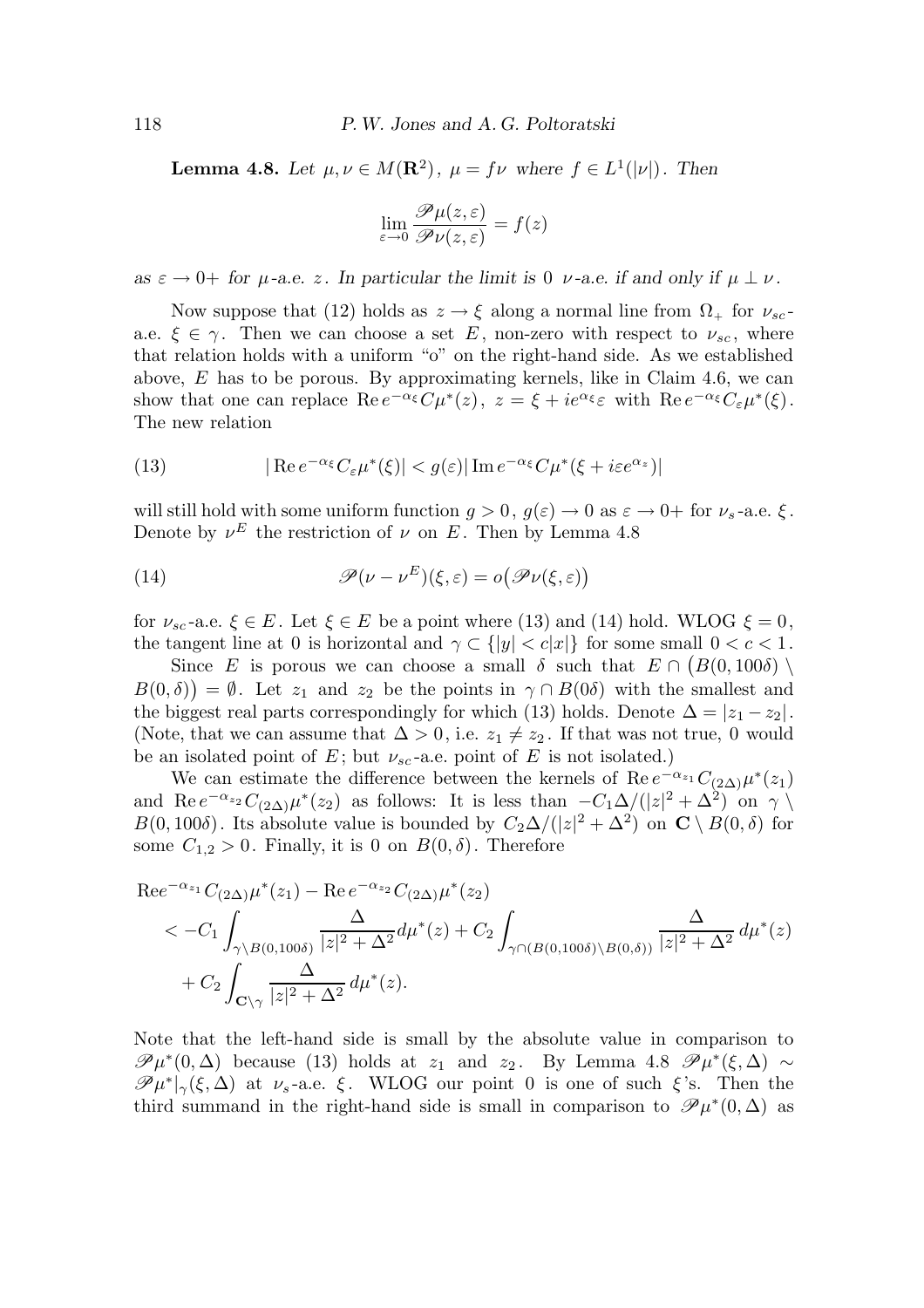well. The second summand is small in comparison to  $\mathscr{P}\mu^*(0,\Delta)$  because of (14). Therefore

$$
\int_{\gamma \setminus B(0,100\delta)} \frac{\Delta}{|z|^2 + \Delta^2} \, d\mu^*(z)
$$

is small in comparison to  $\mathscr{P}\mu^*(0,\Delta)$ . Then

$$
\mathscr{P}\mu^*(0,\Delta) \sim \int_{\gamma \backslash B(0,100\delta)} \frac{\Delta}{|z|^2 + \Delta^2} d\mu^*(z) + \int_{\gamma \cap (B(0,100\delta) \backslash B(0,\delta))} \frac{\Delta}{|z|^2 + \Delta^2} d\mu^*(z) + \int_{\gamma \cap B(0,100\delta)} \frac{\Delta}{|z|^2 + \Delta^2} d\mu^*(z).
$$

As we have just shown, the first integral on the right-hand side is small. So is the second integral by (14). Therefore

$$
\mathscr{P}\mu^*(0,\Delta) \sim \int_{\gamma \cap B(0,100\delta)} \frac{\Delta}{|z|^2 + \Delta^2} \, d\mu^*(z) \leq C_3 \frac{\mu^*(B(0,\delta))}{\delta}.
$$

At the same time, looking at kernels of Re  $e^{-\alpha_{z_1}}C_{\Delta}\mu^*(z_1)$  and Re  $e^{-\alpha_{z_2}}C_{\Delta}\mu^*(z_2)$ , we get

$$
\begin{aligned} \text{Re}e^{-\alpha_{z_1}} C_{\Delta} \mu^*(z_1) - \text{Re } e^{-\alpha_{z_2}} C_{\Delta} \mu^*(z_2) \\ &\geq \text{Re } e^{-\alpha_{z_1}} C_{(2\Delta)} \mu^*(z_1) - \text{Re } e^{-\alpha_{z_2}} C_{(2\Delta)} \mu^*(z_2) + C_4 \frac{\mu^*(B(0,\delta))}{\delta} + o(\mathcal{P}\mu^*(0,\Delta)) \\ &\geq C_5 \mathcal{P}\mu^*(0,\Delta). \end{aligned}
$$

This contradicts the fact that each Re  $e^{-\alpha_{z_k}}C_{\Delta}\mu^*(z_k)$ ,  $k = 1, 2$  is small in comparison to Im  $e^{-\alpha_{z_1}}C_{\Delta}\mu^*(z_1)$ , which in its turn is larger than  $C_6\mathscr{P}\mu^*(0,\Delta)$  by Claim 4.4.

This finishes the proof of Theorem 1.4.

Note that instead of the existence of  $C\mu$  a.e. on  $\gamma$  we only used the fact that the relation  $C_{\varepsilon}\mu(\xi) = o\big(\mathscr{P}\mu(\xi,\varepsilon)\big)$  holds  $\mu_s$ -a.e. on  $\gamma$ . This gives a slightly stronger version of Theorem 1.4 as mentioned in the introduction. The requirement that  $\mu$  is positive is not crucial as well.

**4.2. Radial inner functions.** If  $\mu \in M(T)$  we denote by  $P\mu(z)$  and  $Q\mu(z)$ its Poisson and conjugate Poisson integrals in the unit disk:

$$
P\mu(z) = \int_{\mathbf{T}} \frac{1 - |z|^2}{|z - \xi|^2} d\mu(\xi) \quad \text{and} \quad Q\mu(z) = \int_{\mathbf{T}} \frac{2 \operatorname{Im} z \bar{\xi}}{|z - \xi|^2} d\mu(\xi).
$$

Proof of Theorem 1.6. If  $\theta$  is an inner function in the unit disk, consider the family of Clark measures, i.e. positive singular measures  $\{\mu_{\alpha}\}_{{\alpha \in \mathbf{T}}}$  on T uniquely defined by the equation

$$
P\mu_{\alpha}(z) = \text{Re}\,\frac{\alpha + \theta}{\alpha - \theta}
$$